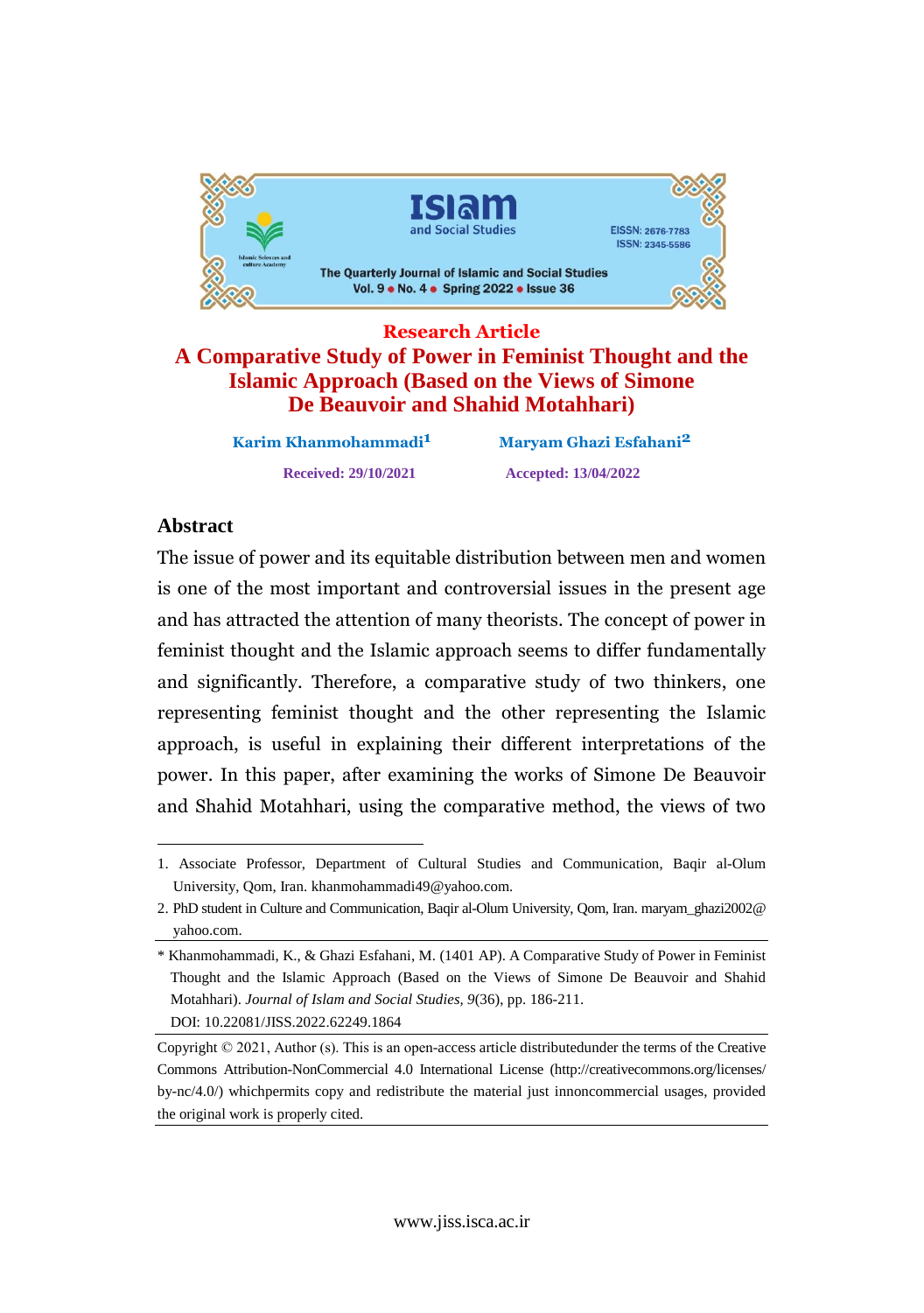thinkers in the concept of power are compared. The findings suggest that Simone De Beauvoir considers power as <sup>a</sup> human-centered concept and  $rac{1}{2}$  it an inherent originality, but Islam's interpretation of power focuses  $\ddot{\phantom{0}}$ the divine purpose and attention to revelation in social matters. In on in words, in the feminist approach, power is a human thing, but in the vince " approach, it is <sup>a</sup> divine thing. The result of feminist thought is that widdhedd<br>1 should have as much power as possible, but in the Islamic  $n$ approach, their place in the power system is determined by considering the inherent differences between men and women.

# Keywords

Feminism, Islamic Approach, Simone De Beauvoir, Shahid Motahari.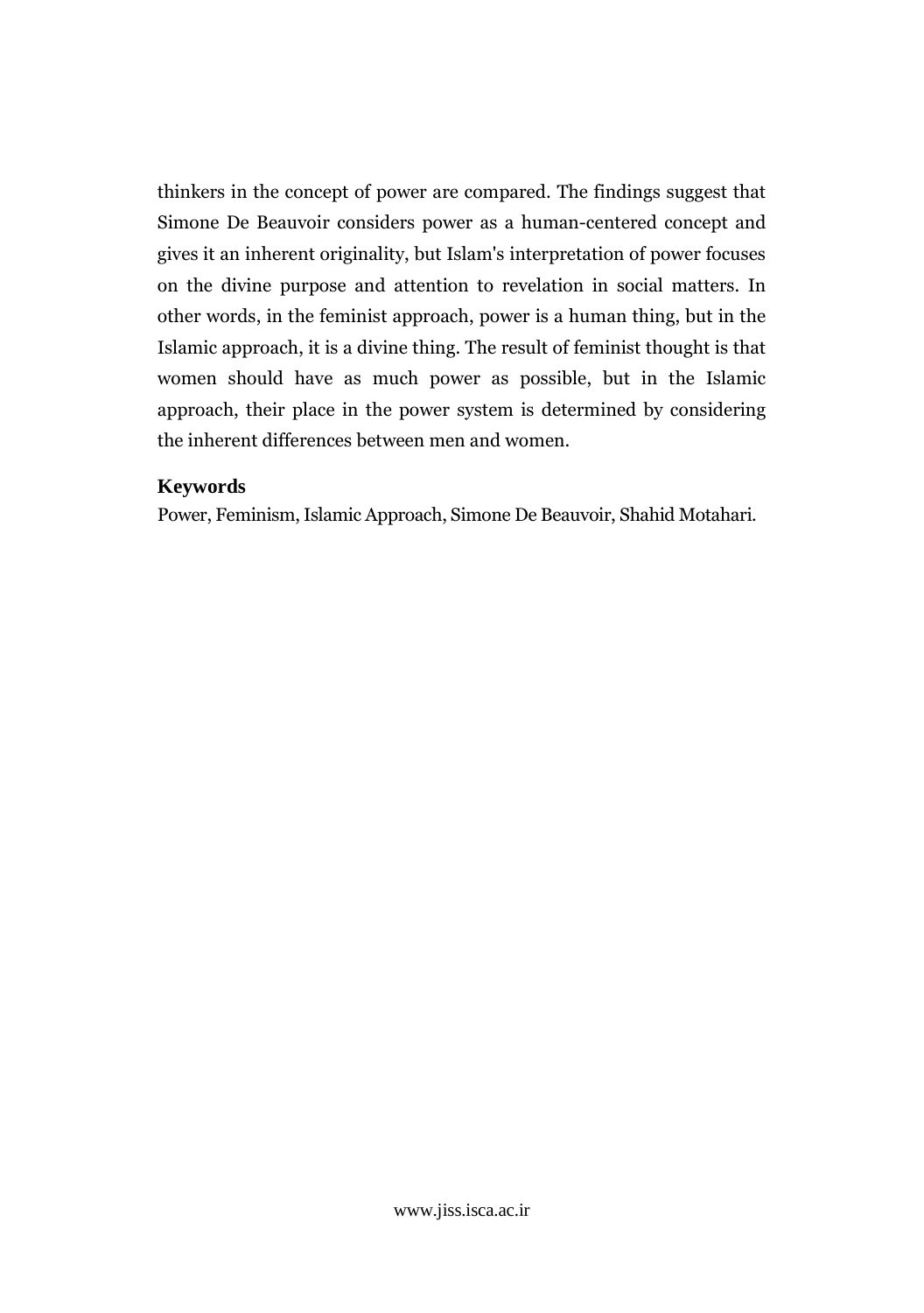

# مقاله يژوهشي بررسی تطبیقی قدرت در اندیشهٔ فمینیستی و رویکرد اسلامی (بر اساس دیدگاههای سیمون دوبووار و شهید مطهری) کريم خان،محمدی<sup>(</sup> مريم غازی اصغهانی<sup>۲</sup> تاريخ يذيرش: ١۴٠١/٠١/٢۴ تاریخ دریافت: ۰۸/۰۷/۰۷

### چکیدہ

موضوع قدرت و توزیع عادلانهٔ آن میان زن و مرد، از جمله موضـوعات مهـم و مناقشـهبرانگیز در عصـر حاضر به حساب میآید و توجه بسیاری از نظریـهپردازان را بهسوی خـود جلـب کـرده اسـت. بـه نظـر میرسد مفهوم قدرت در اندیشهٔ فمینیستی و رویکرد اسلامی، دارای تفاوتهـای مبنـایی و چشـمگیری باشد؛ بنابراین، بررسی تطبیقی و مقایسهای دو اندیشمند که یکی نمایندهٔ تفکر فمینیستی و دیگری مبـین رویکرد اسلامی است، در تبیین خوانش متفاوت آنها از بحث قدرت، سودمند است. در این مقاله، پـس از بررسی آثار سیمون دوبووار و شهید مطهری، با استفاده از روش تطبیقی، آرای دو متفکر در مفهـوم قدرت با هم مقايسـه شـده اسـت. يافتـهها حـاكي از آن اسـت كـه سـيمون دوبـووار قـدرت را مفهـومي انسان.محور میداند و برای آن اصالت ذاتی قائل است، اما بازخوانی اسلام از قدرت، معطوف بـه هـدف الهي و توجه به وحي در شئون اجتماعي است. به بيان بهتر، در رويكرد فمينيسـتي، قــدرت بهمثابـهٔ امـري انسانی، اما در رویکرد اسلامی بهمثابهٔ امری الهی است. نتیجهٔ تفکر فمینیستی این است کـه زنـان بایـد تـا حد امکان از قدرت بیشتری برخوردار باشند، اما در رویکرد اسلامی بـا درنظرگـرفتن تفاوتهـای ذاتـی مبان زن و مرد، جایگاه آنان در نظام قدرت مشخص می شود.

### كليدواژهها

قدرت، فمینیسم، رویکرد اسلامی، سیمون دوبووار، شهید مطهری.

۱. دانشیار گروه مطالعات فرهنگی و ارتباطات دانشگاه باقرالعلوم ﷺ، قم، ایران. khanmohammadi49@yahoo.com ۲. دانشجوی دکتری فرهنگ و ارتباطات دانشگاه باقرالعلوم بائيلا ، قم، ايران. maryam\_ghazi2002@yahoo.com

\* خان.محمدی، کـریم؛ غازیاصـفهانی، مـریم. (۱۴۰۱). بررسـی تطبیقـی قـدرت در اندیشـه فمینیسـتی و رویکـرد اسلامی (بر اساس دیدگاههای سیمون دوبـووار و شـهید مطهـری). فصـلنامه علمی ـیژوهشی اسـلام و مطالعـات DOI: 10.22081/JISS.2022.62249.1864 اجتماعی، ۶(۳۶)، صص ۱۸۶–۲۱۱.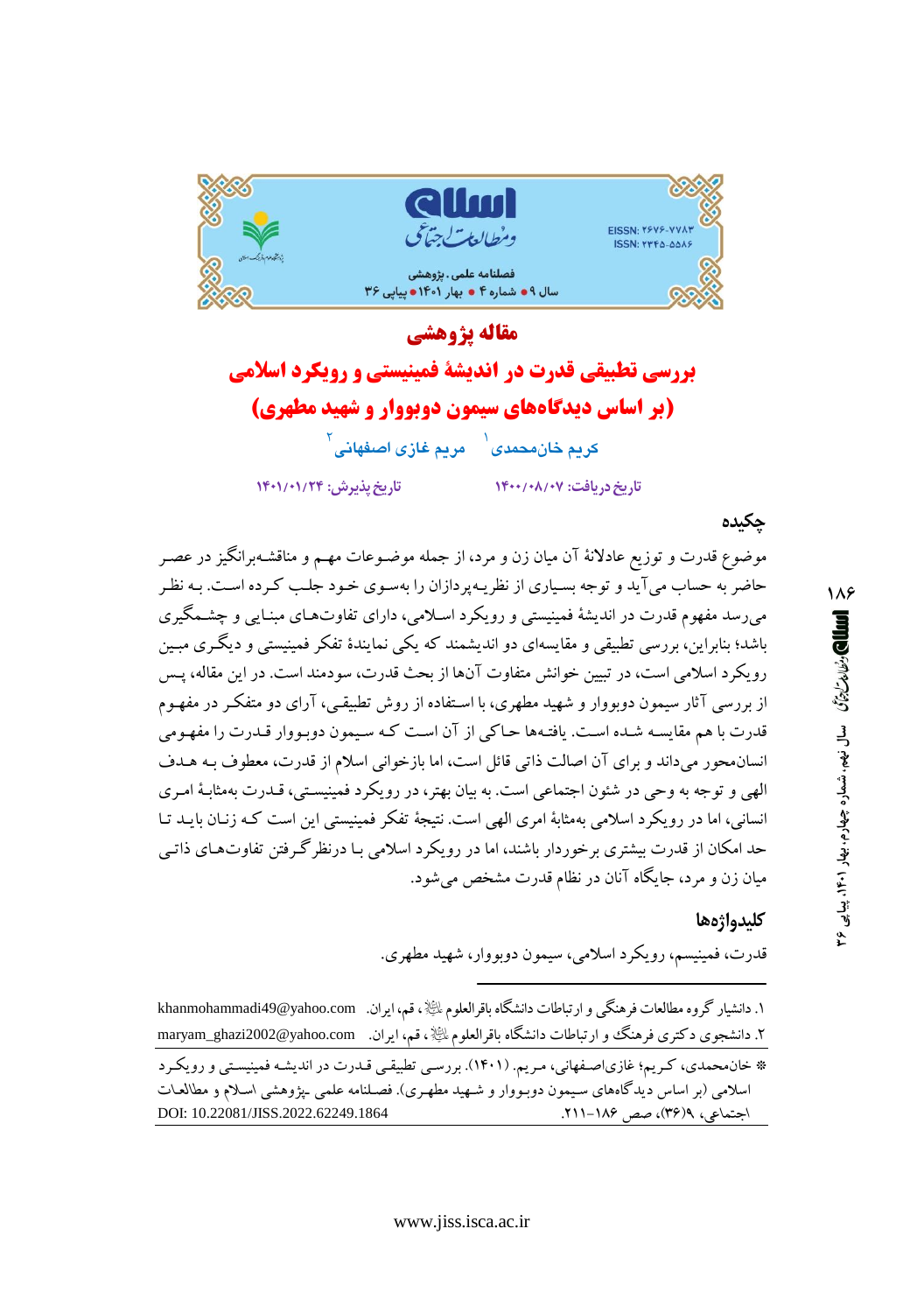قدرت، یکی از مفاهیم کلیدی است که در بسیاری از علوم بشری اعم از علـوم تجربـی، اجتماعی و انسانی بهویژه در حوزهٔ ارتباطات و مطالعات فرهنگی و نظریه یردازی کIربر د فراوان دارد. مسـئلهٔ قـدرت نـهتنها در همـهٔ انـواع ارتباطـات وجـود دارد، بلكـه يكـي از چالش برانگیز ترین مباحث در نظر پـه پر دازی اسـت. از ایـن رو متفکـران و نظر پـه پر دازان بسیاری به تعریف، واکاوی و تحلیل قدرت از جنبههای گوناگون پرداختهاند.

به دلیل اهمیت مفهوم قدرت در ارتباطات و بحث جنسـیت، نظریـه پردازان فمینیسـت نیز در آثار خود بـه آن توجـه ویـژه نمودهانــد. سـیمون دوبـووار <sup>۱</sup> یکـی از نظریــهیردازان فمینیسم است که مفهوم قـدرت و جایگـاه آن را در مباحـث فمینیسـتبی مطـرح می کنـد؛ هرچند، مبانی نظری مفهوم قدرت به میشل فوکو و آثار او باز میگردد. فمینیسـتها بـر این باورند که تاکنون جهان را مردان تعریف کردهانـد و زنـان در ایـن تعریـف مردانـه، نادیده انگاشته شدهاند. از این٫رو، هستههای اصلی تمامی نظریههای فمینیستی، برابری زن و مرد در همهٔ زمینههای سیاسی، اقتصادی و اجتماعی است (پیشگاهیفرد، ۱۳۸۹، ص ۱). بـا این رویکرد، مسئلهٔ قدرت و سـهم هـر یـک از افـراد از آن در جامعـه و نیـز خـانواده بـه مسئلهاي چالش برانگيز تبديل مي شود. توجـه ويـژۀ فمينيســتها بـه بحـث قــدرت از ايـن جهت است كه ادعاى اصلى آنان، حمايت از جايگاه زنان و تقسيم عادلانهٔ قــدرت ميـان زن و مرد است.

هرچند تلقی جایگاه پایین تری برای زنـان در جامعـه از جملـه مسـائل عـام حقیقـی و واقعیتی مشترک بین همهٔ فرهنگ۵هاست؛ اما برداشتهای متمایز و حتـبی متناقضـبی از زن در فرهنگههای گونـاگون وجـود دارد. از ایـن گذشـته، رفتـار بـا زنـان و سـهم آن.هـا از قدرت، در فرهنگ&ای مختلف و دورههای مختلف تاریخ سنتهای فرهنگـی، متفـاوت است. این تفاوتها عمدتاً در ایدئولوژیها، نمادپردازیها و ترتیبات سـاختاری- اجتمـاعی

 $\lambda$ الله المحارث المالم المراسي المستقى قدرت در انديشة فمينيستى و رويكرد اسلامى المسلم ر اساس دیدگاههای سیمون دوبووار و شهید مطهری

۱. سیمون دو بـووُ آر (بـه فرانسـوي: Simone de Beauvoir) (۹ ژانویـه ۱۹۰۸م ـ ۱۴ آوریـل ۱۹۸۶م). نـام اصـلي او سیمون لوسی ارنستین ماری برتراند دوبووار است.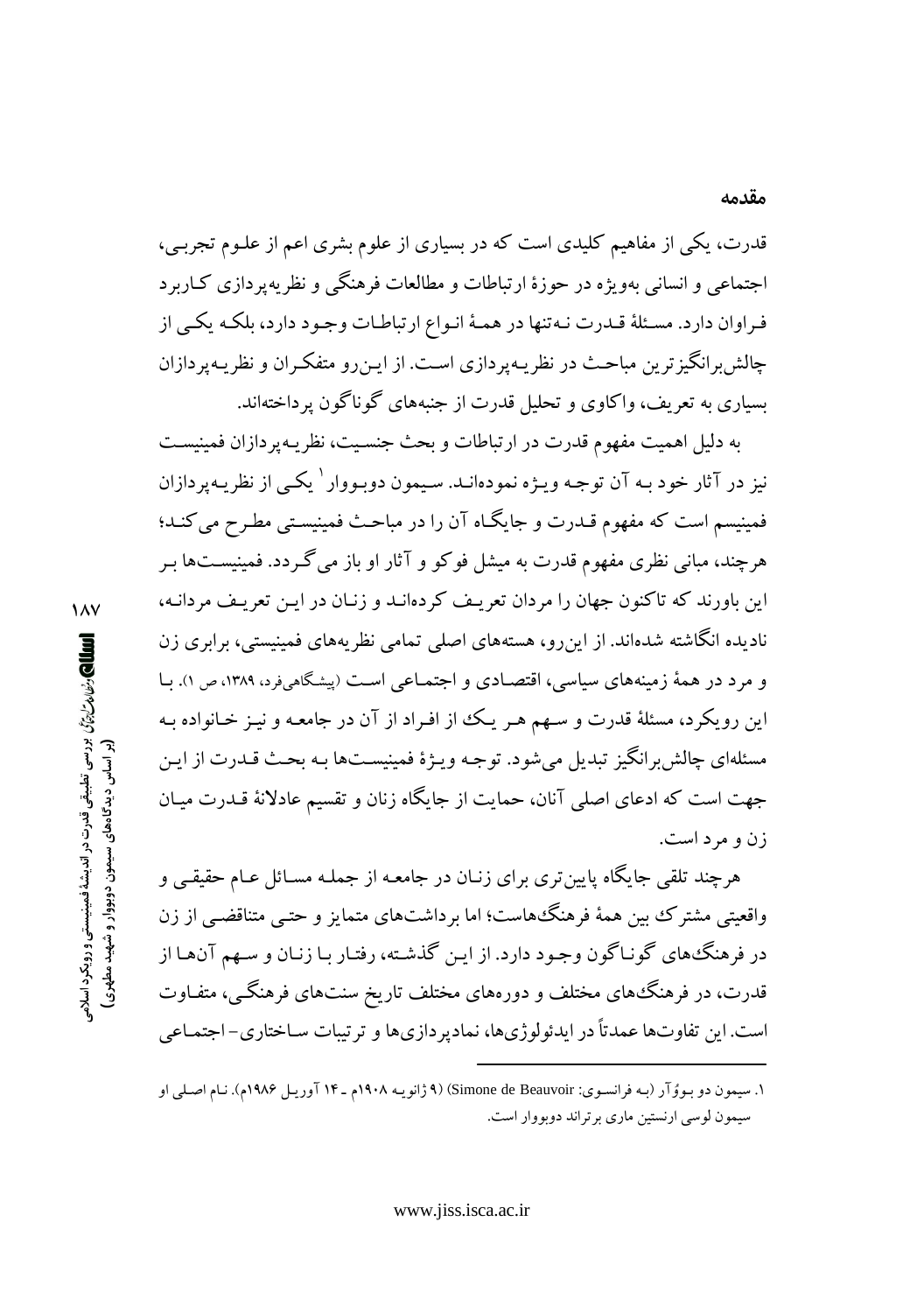مربوط به زنان است (پیشگاهیفرد، ۱۳۸۹، ص ۲). در حقیقـت، تحلیـل نظر یـههای فمینیسـتـی و بازنمایی جایگـاه زن از طریـق مطالعـات فرهنگـی بـا رویكـرد بازنمـایی، بـاور دارد كـه يديدها، خوديهخود قادر به دلالت نيستند، بلكـه معنـاي آنهـا بابـد بهواسـطهٔ فرهنـگ بازنمایی شوند. تردیدی نیست که جهانی مستقل از بازنمایی هایی که از آن صورت می گیرد وجود دارد، ولبي معنادارشـدن جهـان درگـرو بازنمـايي آن اسـت (بابـاييفرد، ۱۳۹۵، ص ۱). قدرت یکی از مفاهیم کلیـدی اسـت کـه مـا را در بازنمـایی تصـویر زن و جایگـاه او در جامعه از دیدگاه فمینیستی و رویکرد اسلامی یاری می رساند.

سیمون دوبووار بهعنوان یکی از مشهورترین نظریـهپردازان فمینیسـتی در آثـار خـود برداشت خاصی از قدرت و توزیع آن میان زن و مرد دارد که مبتنبی بـر تسـاوی و تشـابه است. او معتقد است تاریخ فرهنگی مانع شده که زنـان آزادی خـود را درک کننـد، امـا آنها می توانند با نفی افسانههای فرهنگی، خود را بازتعریف کننـد. تـا وقتی کـه زنـان بـه مردان و سنتهاي فرهنگي گذشته اجازه دهند تا سهم آنـان از قـدرت را تعريـف كننـد، آزادی نخواهند داشت؛ چراکه سهم برابری از قدرت را دریافت نخواهند کرد. اما مسئله اینجاست کـه دیـدگاه اسـلامی در مـورد قـدرت و جایگـاه زنـان بـا رویکـرد فمینیسـتی متفاوت است. اسلام برخلاف فمینیسم کـه می گویـد زن بایـد حقـوق مسـاوی و قــدرتی مشابه یا برابر با مرد داشته باشد، معتقد است زن و مرد بـا توجـه بـه تفاوتهـای طبیعـی و اختلاف در نقشهای اجتماعی و خانوادگی، نمی توانند و نباید در حقوق و بهرهمندی از قدرت در همهٔ موارد مشابه باشند.

از همینرو، پژوهش حاضر در صدد است به بازخوانی قدرت در نظریـات فمینیسـتی و نیز دیدگاه اسلامی پرداخته و آن دو را بـا هـم مقایسـه نمایـد. بـه همـین منظـور، آرای سیمون دوبووار و شهید مطهری در رابطه با قدرت، بررسی و مقایسه شـده و تشـابهات و تفاوتهای این دو رویکرد در بحث قدرت تبیین می شود. درنهایت، دلیل بر تری رویک د اسلامی به نظریـات فمینیسـتی مشـخص می شـود؛ بنـابراین پـژوهش حاضـر در صـدد ياسـخگويي بـه ايـن سؤالهاسـت: ١. در نظريـات فمينيسـتي قـدرت بـه چـه معناست؟ ۲. در رویکرد اسلامی قدرت چگونه معنـا می شـود؟ ۳. در خـوانش فمینیسـتی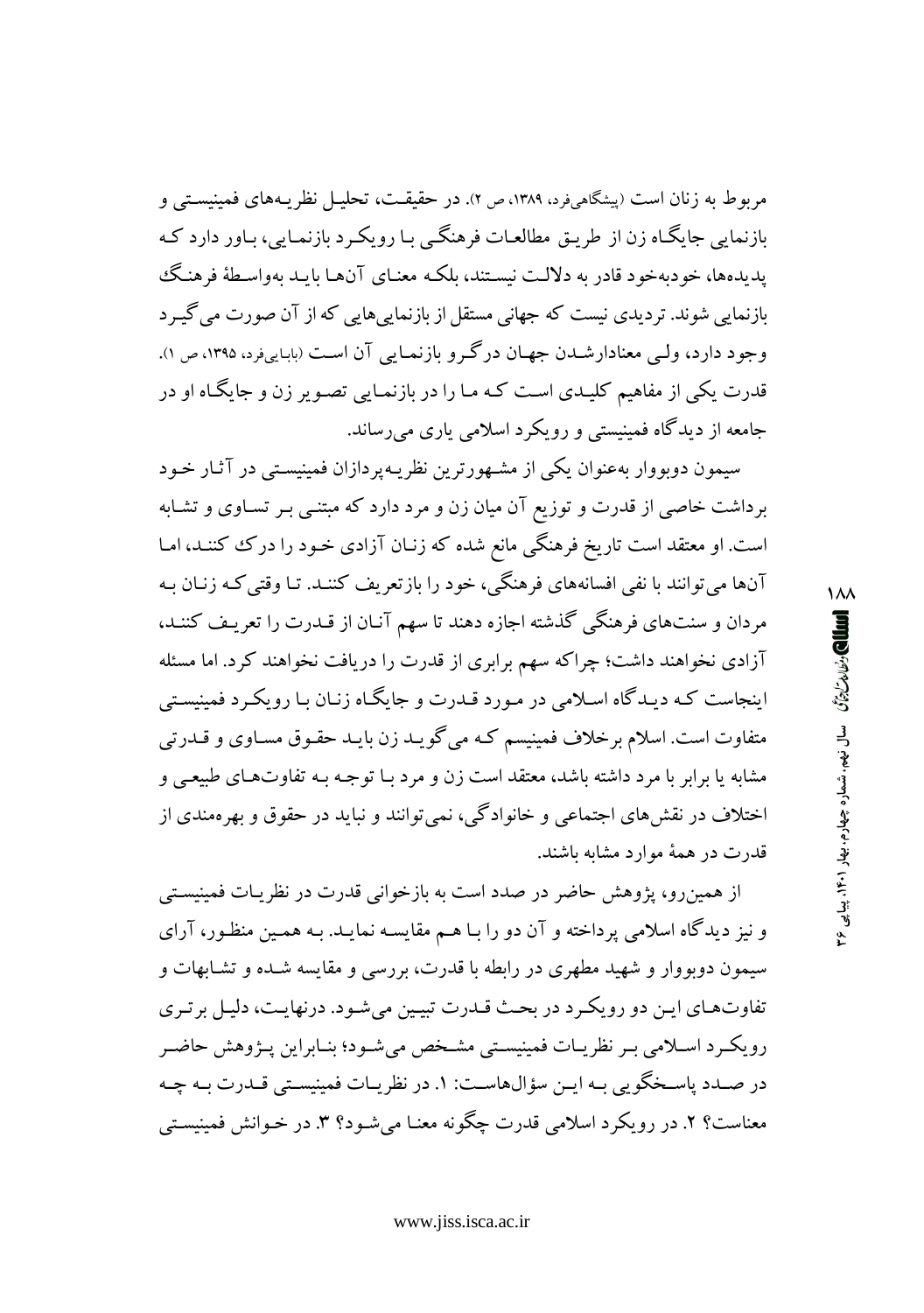از مفهـوم قــدرت و خــوانش اســلامي آن، چـه شـباهتها و تفاوتهـايي وجـود دارد و چرا قائل به بر تیری رویک د اسلامی نسبت بـه نظریـات فمینیسـتی در رابطـه بـا مفهـوم قدرت هستيم؟

تاکنون پژوهش های ارزشمندی در رابطه با مقایسهٔ نظریات فمینیستی و رویکردهـای اسلامی انجام شده است؛ ازجمله: مقالهٔ «اسلام در رویارویی بـا فمینیسـم» نوشـتهٔ (پروفسور محمـدلگنهـاوزن، ۱۳۸۳) کــه نویســندهٔ مقالــه مــدعی اســت جنــبش فمینیســم بــه دنبــال ازمیانبر داشتن تفاوت بین زن و مرد است. لنگهاوزن به بررسی فمینیسـم از منظـر الهیـاتی می پر دازد و از همین جنبه، دیدگاههای فمینیسم را با رویکرد اسلامی مقایسه می کند. اثـر دبگر، مقالهٔ «واکاوی نقش و جایگـاه مـادری از دیـدگاه اسـلام و فمینیسـم» نوشـتهٔ (رضا اسماعیلی و همکـاران، ۱۳۹۴) که نو پسندگان ایـن مقالـه در صـدد نمایانـدن جایگـاه مـادری از دیــدگاه اســلام و فمینیســم هســتند. یافتــههای آنهــا حــاکی از آن اســت کــه بــاوجود شباهتهایی که نگرش اسلام و فمینیست نسبت بـه زنـان دارنـد، در مسـائلی از جملـه همسری و مادری رویکردشان کاملاً متفاوت است؛ اما سـیده معصـومه حسـنی در مقالـهٔ «تفاوتهـاي جنسـيتي از ديـدگاه اسـلام و فمينيسـم» بـه بيـان ايـن نكتـه مييبـردازد كـه اختلاف بـين اسـلام و فمينيسـم در مبـاني وجـود شـناختي و معرفتشـناختي آن&اسـت. نویسنده منشأ این تفاوت را در ایـن میدانـد کـه مصـلحت را چـه کسـی معـین کنـد؛ در دیدگاه اسلامی، خداوند خیر را تعیین می کند، در صورتی که فمینیسم اختیار تعیین خیـر را به انسان میدهد. یافتههای یژوهش حاضر نیز در تأیید یافتـههای مقالـه اخیـر در تبیـین مفهوم قدرت از نظر فمینیسم و اسلام به تعیین معیار و مـلاک قـدرت از جانـب خداونـد تأکید دارد. باوجود تلاشهای پژوهشی انجامشـده در ایـن زمینـه، تـاکنون پژوهشـی بـه موضوع قدرت و مقایسه آن از نظر اسلام و فمینیسم نیرداختـه اسـت. مقایسـه میـان آرای سیمون دوبووار و شهید مطهری در موضوع زنان و بحث قدرت نیز پژوهشـی نـو و بـدیع در این زمینه است.

<sup>1.</sup> Gary Carl (Muhammad) Legenhausen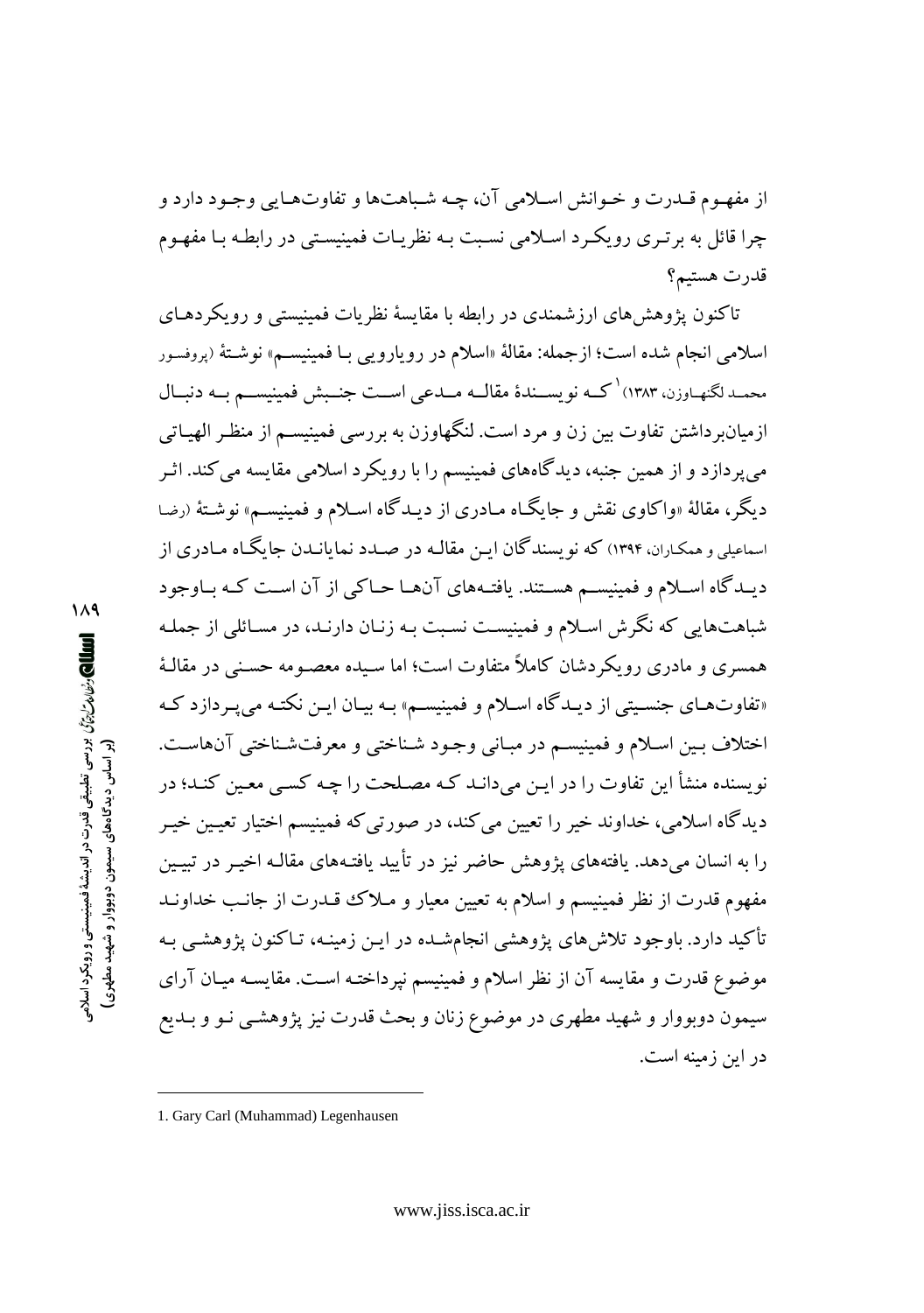۱. تعریف مفاهیم پیش از ورود به بحث لازم است مفاهیم اساسی مربوط به یژوهش حاضـر مـورد بررسـی قرار گېر د.

١-١. فمينيسم

فمینیسم، از ریشـهٔ Feminine، از معـادل Feminin در فرانسـوی و آلمـانی گرفتهشـده است. كلمهٔ Feminin به معناى زن يا جنس مؤنث است كه خود از ريشهٔ لاتينـي Femina است (کینگدام و دیگران، ۱۳۸۲، ص ۴). فمینیسم از نظر جامعهشناختبی به جنبش اجتماعی دفـاع از حقوق زنان اطلاق می شـود کـه بـا تغییـر شـرایط زمـانی، خطـمشـی متفـاوتی را بـرای رسیدن به هدف انتخاب می کنند و در هـر عصـری بـه صـورتی از تفکـرات رایـج زمـان خودشان درمي آيند. فمينيسم تاكنون به صورتهاي ليبراليسـم، ٰ ماركسيسـم، ٰ سوسياليسـم ؑ پسامدرنیته و پساساختارگرایی ظاهرشده و میخواهد از حقوق زنان و برابـری دو جـنس دفاع کند. فمینیستها بر این باورند که دیدگاه مردان در جامعه در اولویت است و بـا زنان بهصورت منصفانه رفتار نمي شود (Gamble, 2006, p. vii).

مهم ترین ویژگیهای مشترک فمینیسم عبارتند از: ١. اعتقاد به عدم مطلوبيت وضعيت زنان در جامعه و اينكه آنان به حقوق واقعي خـود نوسىدەاند؛

**اللطال) والحالات الزائمات السال زمهما والعام وجهارم، بيهار ٢٠٠١١، بين ع** 

 $19.$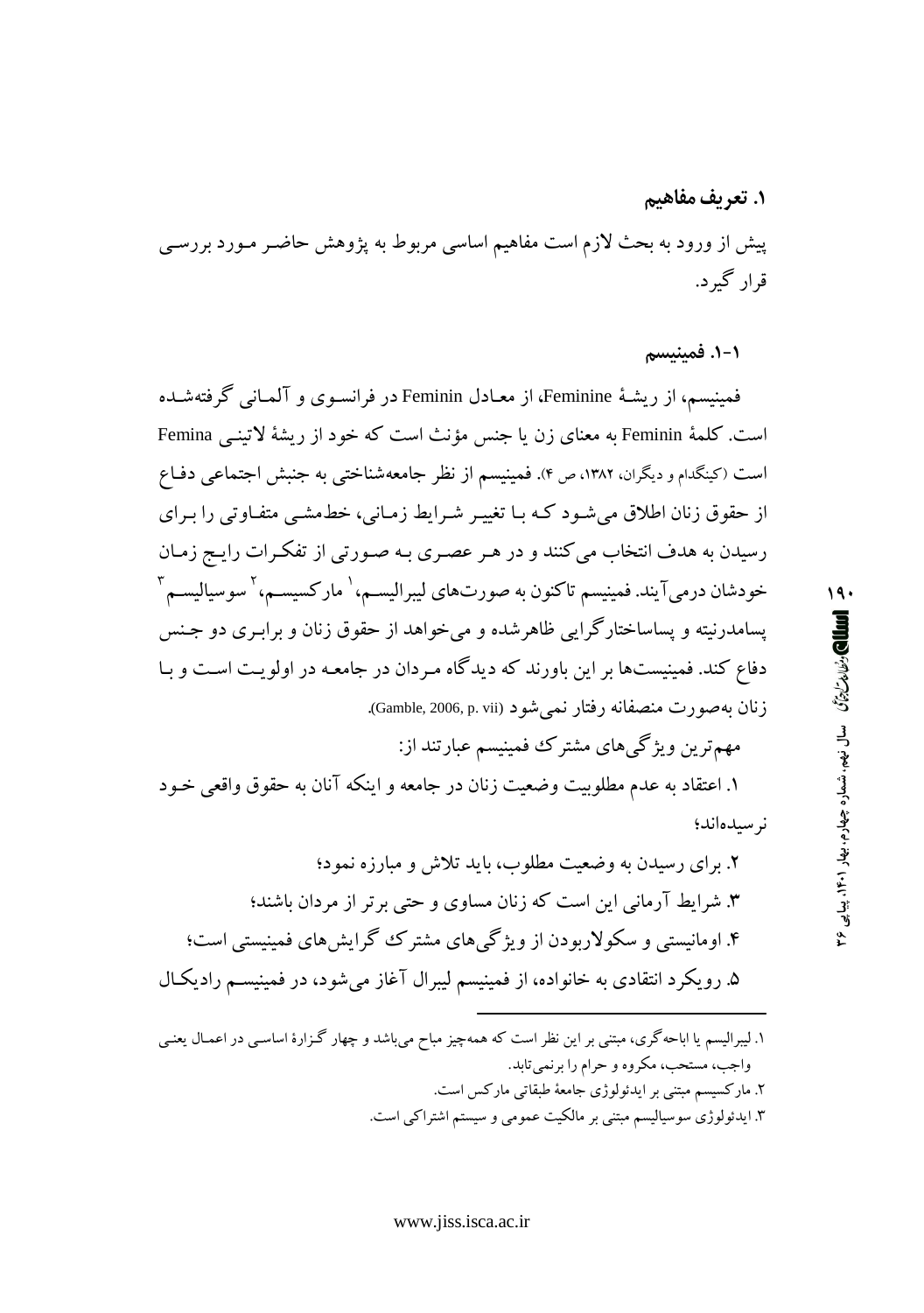و سوسیال به اوج میرسد و در فمینیسم پستمدرن، دوباره معتدلتر میشود (زیبایینژادو سبحانی، ۱۳۹۱، ص ۲۲).

### ۰۱-۲. قدرت

قدرت در زبان فارسی به معنای توانایی داشتن و نیز توانایی انجامدادن کاری یا تیرک آن است. این مفهوم کلیدیترین واژهٔ متن بهحساب میآید که مفاهیم دیگر حول محور آن بــازتعريف مي شــوند. واژهٔ قــدرت معــادل واژهٔ power بــه انگليســي و pouvoir بــه فرانسوی است که در نظریات فمینیستی به آن توجه زیبادی شبده است. از نظر مباکس وبر، <sup>۱</sup> تعریف قیدرت از این قبرار است کیه شخصبی در رابطیهٔ اجتمیاعی خبود، بتوانید ارادهاش را در جهت تعقب اهـداف، بـا صـرف نظـر از هر گونـه مقـاومتی اعمـال كنـد. درحقیقت، قدرت به معنی توانایی دارندهٔ آن است، جهت اجبار دیگران بـرای تسـلیم در برابـر خواسـت خـود بـه هـر شـكل ممكـن (بشـيريه، ١٣٨١، ص ٧۴). در تعريـف انديشـمندان کلاسیک، قدرت معادل حکومت در نظر گرفتـه شـده اسـت، امـا متفکـران بسـتمدرن تعریف متفاوتی از قبدرت ارائیه کردهانید. میشیل فو کیو <sup>۲</sup>، در ک<sup>ی</sup> سلسیلهمراتبی سیاده در مورد مفهوم و چستی قدرت را رد کرده و معتقد است قبدرت، ییک مفهوم از بالا به پـايين و دسـتوري نيسـت، بلكـه در شـبكهاي از روابـط درهم پيچيـده، سـاري و جـاري می شود؛ همان چیزی است که ساختار جامعه را تعیین نمـوده و آن را مشـروع می کنـد و در لایههای مختلف تعـاملات اجتمـاعی و زبـانی (مفـاهیم) ریشـه دارد (نـوابخش و کریمی، ١٣٨٨، ص ١).

تعاریف دیگری از قدرت توسط ریمون آرون و راسل ارائه شده است. ریمون آرون قدرت را توانمندی برای اقدام یا نابودی و راسل آن را نوعی توانمندی تعریـف می کنـد که توانایی ایجاد تأثیرات مورد نظر را داشته باشد (قاسبی، ۱۳۹۱، ص ۵۴). اما فو کو قدرت را

 $191$ اللهالي رئها مرّارة ورسى تطبيقي قدرت در انديشة فمينيستي و رويكرد اسلامي (بر اساس دیدگاههای سیمون دوبووار و شهید مطهری)

<sup>1.</sup> Max Weber

<sup>2.</sup> Paul Michel Foucault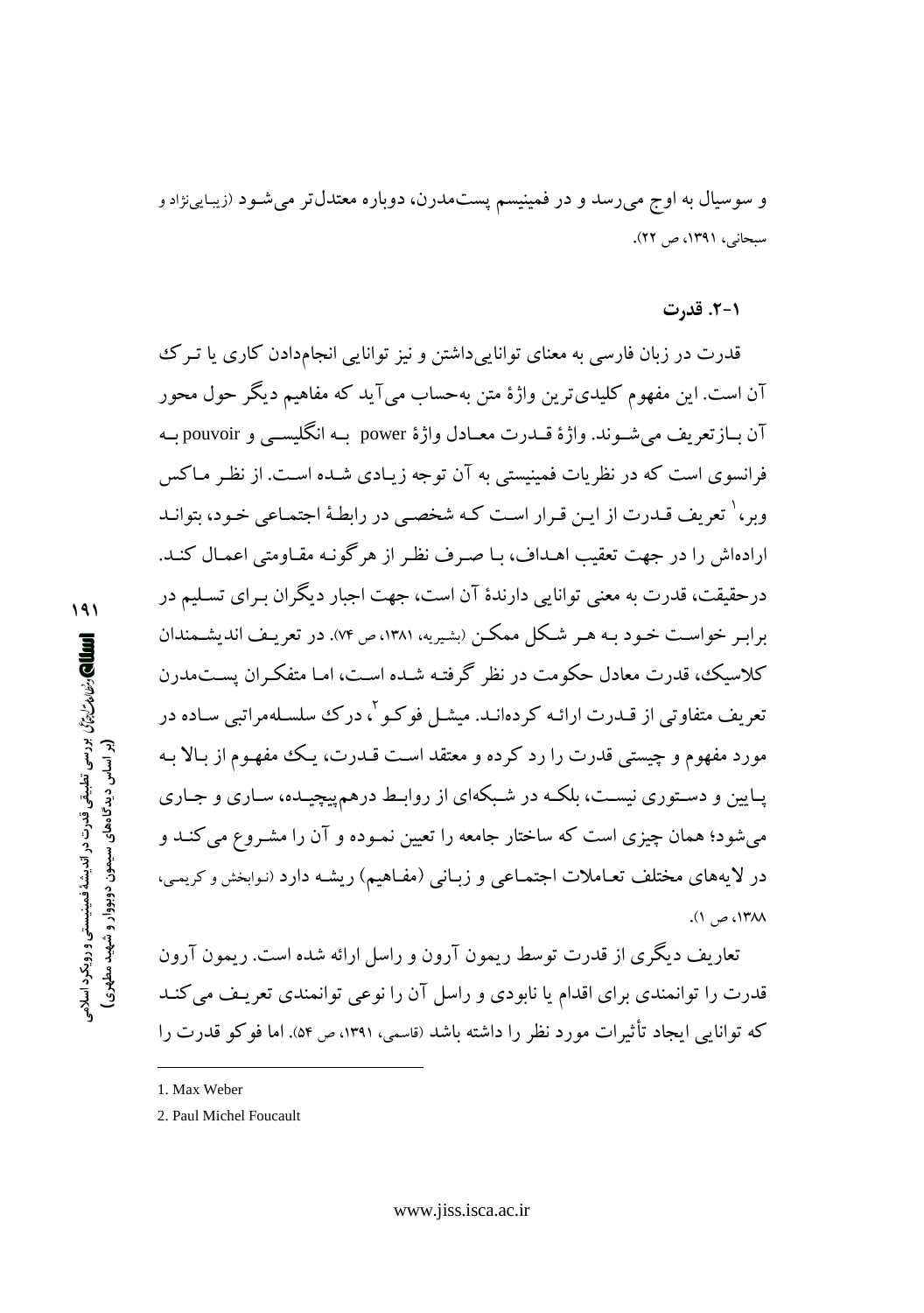مفهومی عام میداند که در همه جا هست و در هر شرایطی می توان ردّ پیایش را یافت و ماهيتي گفتماني دارد؛ به عبارت ديگر، در ميان قــدرت و حقيقــت، پيونــدي مسـتحكم و هستی شناسانه برقرار است. قدرت عاملی است که ضرورت دستیابی و تولیـد بـه حقیقـت را در سوژه برمی انگیزاند و مرزبندی پین گفتارهای جیدی و غیر جیدی و کردارهای مجاز و غیر مجاز را از طریق فهمی که از حقیقت می سـازد، آسـان می کنـد (وکیلی، ۱۳۹۸، ص ١٠٢). فوكو معتقد است:

تحلیلگری که آثار قدرت را بهمثابهٔ سرکوب تعریف می کنـد، تصـوری سـراپا حقوقی از قدرت دارد و قدرت را با قانونی کـه کـار آن نـه گفـتن اسـت، یکـی می گیرد. مهمتر از همه، او قدرت را نوعی نیروی منع محسـوب می کنـد. چنـین تصوری از قدرت که بسـیار هـم عمومیـت دارد، کـاملاً منفـی، محـدود و کلــی است. آنچه به قدرت اعتبار می بخشد و آن را مقبول میسازد، دقیقاً این واقعیت است که قدرت بهمنزلهٔ نیرویی که کارش نه گفتن است، بر ما تحمیل نمی شود، بلکه چیزی است که وضعیتها را تعیین می کند، ایجاد لذت می کند، بـه دانـش شکل می بخشد و گفتمانها را تولیـد می کنـد. بایـد قـدرت را شـبکهای مولـد محسوب کرد که کل پیکرهٔ اجتماعی را فرا می گیرد، نه امـری منفـی کـه یگانـه کارکر د آن سرکوب است (جلاییپور و محمدی، ۱۳۹۱، ص ۲۰۹).

این تعریف فوکو از قدرت همان تعریفی است که توسط سیمون دوبـووار پذیرفتـه شده و در آثار او مورد بسط قرارگرفته و مبنای نظریات فمینیستی است؛ اما حقیقت این است کـه فوکـو و سـيمون دوبـووار در تعريفشـان از قـدرت، آن را امـرى اصـيل تلقـي نمودهاند. این امر منجر به نسبیتگرایی در معرفت و حقیقت خواهد شد. همان گونـه کـه در بخش مربوط به تعریف اسلامی قدرت مبتنی بر اندیشـه شـهید مطهـری آمـده اسـت، قدرت امری انسانی نیست که مقدم بر علم و حقیقت باشد، بلکه امـری الهـی و منشـأ آن ارادهٔ حق تعالی است.

تعریف مختار پژوهش حاضـر از مفهـوم قـدرت آن اسـت کـه آن را امـری مـادی و انسانی نمی داند. بنابراین، برخلاف تعریف فوکویی که قدرت امری مطلق است و روابط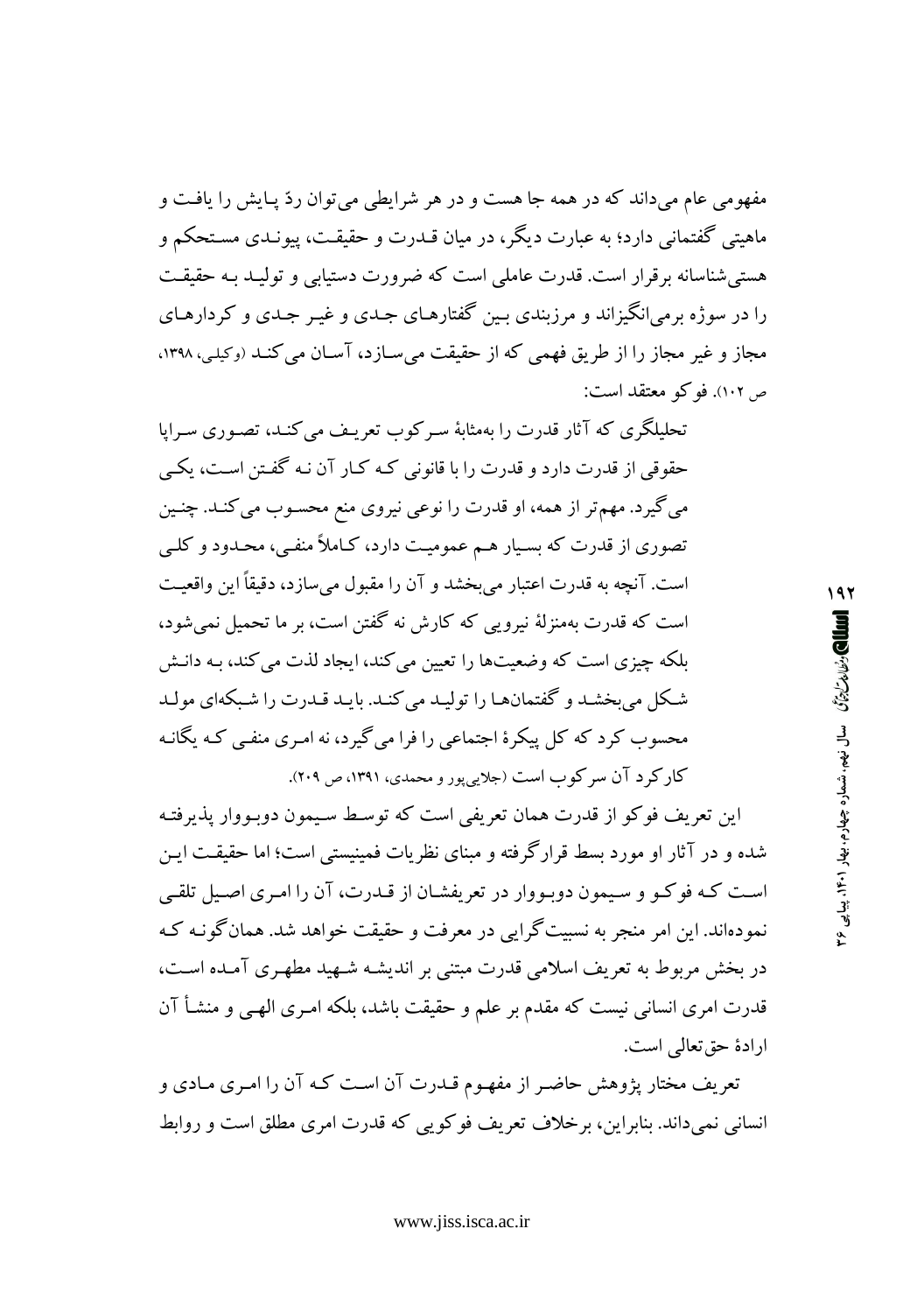انسانی را از جنس روابط قدرت تلقی می کند، پژوهش حاضر آن را امری فرا مـادی و الهي ميداند كه هدف از آن اصلاح امور جامعه است. بر اساس تعريف اسلامي، منبـع و منشأ قدرت خداوند متعال است؛ همان گونه که در قر آن آمده است: «أَنَّ الْقُوَّةَ لِلَّهِ جَمِيعـاً» (بقره، ۱۶۵) و در جاي ديگر مي فرمايد: «مَا شَاءَ اللَّهُ لاَ قُوَّةَ إلاَّ بِاللَّهِ» (كهف، ۳۹). اين قـــدرت از جانب خداوند است و مراتبی از آن بـه انسـانها تفـویض میشـود؛ از ایـنِ رو، مقـدم بـر حقيقت نيست و امري الهي است.

## ۲. فرضیه و روش

روش تطبیقی کـه مبتنـی بـر مقایسـه جهـت فهـم مشـابهت۱ه و تفاوت۱هاسـت، یکـی از قـدیمیترین روش،هـا در علـوم اجتمـاعی اسـت. ایـن روش مـورد توجـه بنیادگـذاران جامعهشناسی نیز قرار داشته و دورکیم در کتاب قواعد روش جامعهشناسی، روش تطبیقـی را نه شاخهای از روش، بلکه برابر با خود جامعهشناسی میدانـد. بـه عبــارت دیگــر، همــهٔ جامعهشناسـي، تطبيقـي اسـت كـه در آن، حيـات اجتمـاعي از طريـق مقايسـه و تطبيـق واقعیتها، حتی وقتی که فقط شـامل توصـیف و ارزیـابی واقعیتهاسـت، فهـم می شـود (غفاری، ۱۳۸۸، ص ۲). این روش بر این فلسفه استوار است که حقیقت در همهٔ جهان متجلبی است و برای حرکت بهسوی آن باید دادههای تاریخی اذهان بشـر را بـا هم‹دیگـر مواجـه کنیم تا امکان پیدایش نکتههای جدید فراهم شود. بنابراین روش تطبیقی یکی از راههای پیدایش دادههای ذهنی جدید و پیشرفت جامعـهٔ انسـانی در آینـده اسـت؛ چـون بـهطور پیدرپی برای آینده طرح مسئله می کنـد و دادههـای ذهنـی جدیـدی را پدیـد مـی آورد (صادقی شهبر، ۱۳۸۷، ص ۷۶). برای انجام روش۵های مقایسهای به صورت عملیاتی در مـواردی كه تشابه زيـاد باشـد مي تـوان بـا مفروض ينداشـتن آن شـباهتها، تفاوتهـا را كشـف و برجسته نمـود، امـا درصـورتي كه تفاوتهـا زيـاد باشـد، محقـق بـه دنبـال آن اسـت كـه تشابهات را برجسته كند (ساروخاني، ١٣٧٧، ص ١٨٨).

یژوهش حاضر در صدد است بـه روش تطبیقـی بـه بررسـی مفهـوم قـدرت از منظـر فمینیسم و رویکرد اسلامی بپردازد. بر این اساس، ابتـدا دیـدگاه فمینیسـتی بـه قــدرت، از

 $19r$ الله المحارث المالم المرام أن محمد المستقى قدرت در انديشة فمينيستى و رويكرد اسلامى المحمد (بر اساس دیدگاههای سیمون دوبووار و شهید مطهری)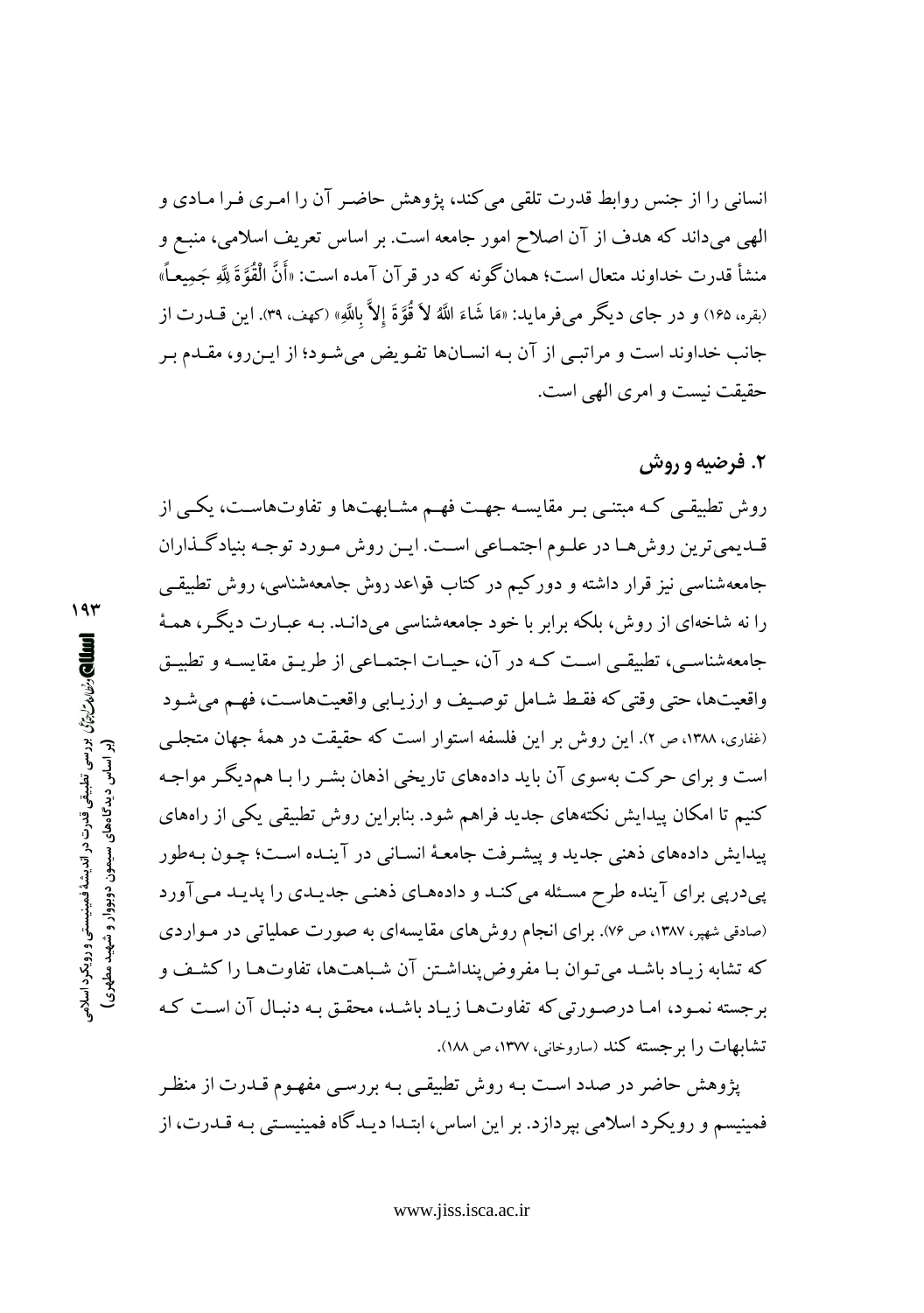طریق بازخوانی آثار سیمون دوبووار ارائه می شود. در ادامـه، دیـدگاه شـهید مطهـری در مباحث قـدرت و خـانواده مـورد بررسـي واقـع شـده و سـپس ايـن مفهـوم در رويكـرد فمینیستی و اسلامی مقایسـه میشـود. هرچنـد در متـون اسـلامی واژهای بـه نـام فمینیسـم به کاربرده نشده و آنچه فمینیسم اسلامی نامیده شده، خارج از بحث ماست، اما با استفاده از موارد مشابهی که در متون دینی در مورد مفهوم قـدرت در خـانواده و بـین زن و مـرد آمـده و مـرتبط بـا مباحـث فمينيسـتـي قـدرت اسـت، مقايسـهٔ فـوق صـورت مى يـذيرد. از آنجاکه روش پژوهش حاضر، تطبیقی (مقایسهای) است، مفهـوم قـدرت از دیـدگاه سیمون دوبووار بـهعنوان نظریـهپرداز فمینیسـت و شـهید مطهـری بـهعنوان نماینـدهای از رویکرد اسلامی بررسی شده و بـه بررسـی ایـن مفهـوم در آثـار دو دانشـمند یادشـده، ير داخته مي شود.

# ۳. بافتههای پژوهش در این بخش، جهت دستیابی بـه شـباهتها و تفاوتهـای دیـدگاه فمینیسـتی و رویکـرد اسلامی به قدرت، ابتدا نظریات سیمون دوبـووار و سـپس شـهید مطهـری مـورد بررسـی قرار مي گير د.

٣–١. اندىشەُ سىمون دوپووار

دوبووار مادر فمینیسم بعد از ۱۹۶۸م است. معروفترین اثـر وی کتـاب جـنس دوم` نام دارد که در سال ۱۹۴۹م نوشته شده است. این کتاب بـه بررسـی ظلمـی کـه در طـول تاريخ به جنس زن وارد شده مي پردازد. كتاب جنس دوم به زبان فرانسه به چاپ رسـيد و یس از آن به انگلیسی ترجمه و در آمریکا منتشر شد و زیربنای تفکرات فمینیستی قـرار گرفت. سیمون دوبووار فرد شاخص فمینیسم اگزیستانسیالیست<sup>۲</sup> است. بـر طبـق خـوانش اگزیستانسپالیستی از فمینیسم، فقط باید در قلمـرو هوش.سداری و آزادی مطلـق حرکـت

ا. عنوان اصلي: Le Deuxième Sexe ٢. اصالت وجود يا هستي گرايانه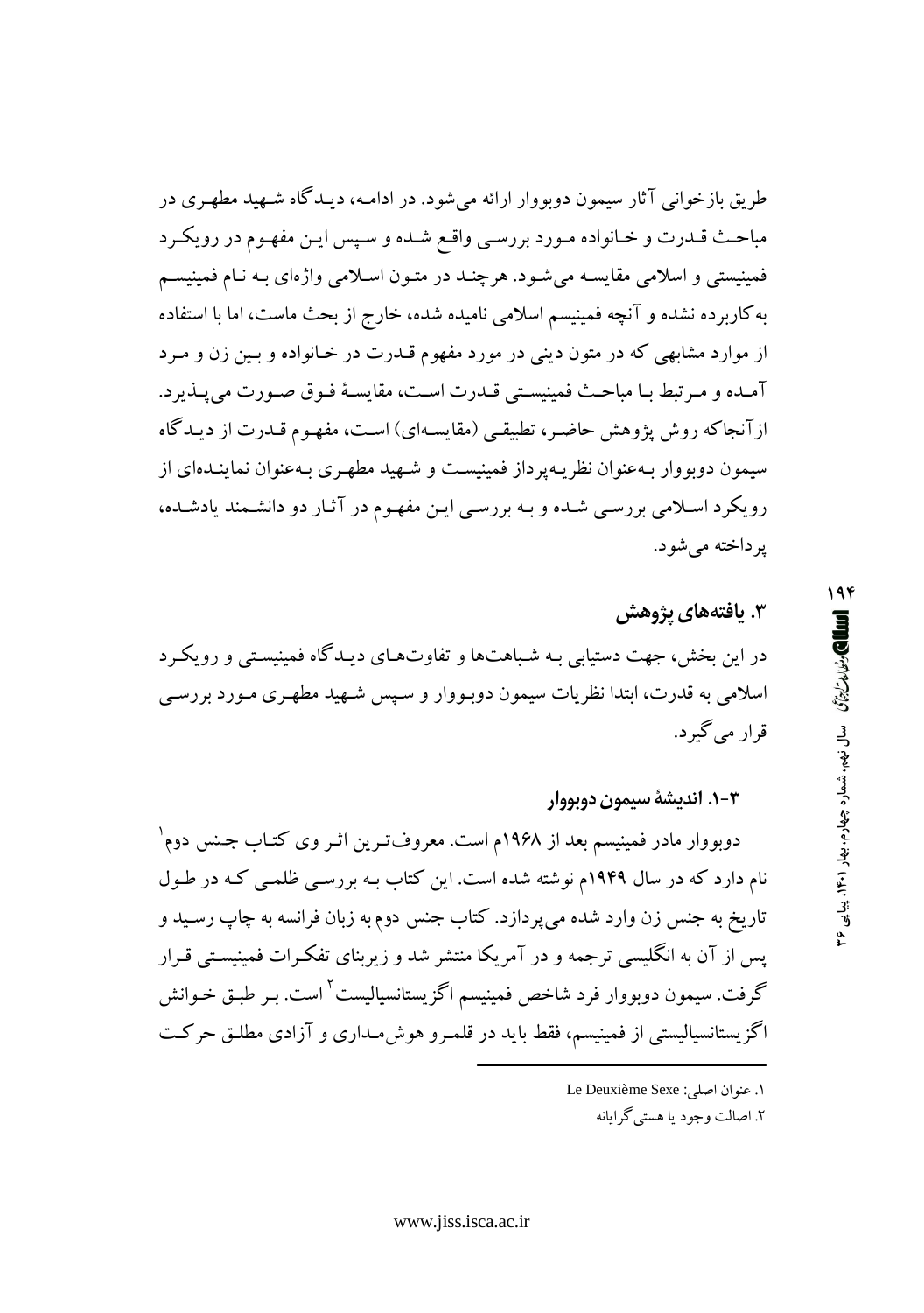کر د و اصول دنیوی را محور اصلی تفکر قرارداد؛ درواقـع، حیطـههای معنـوی و مـذهبی در این تفکر وجود ندارد. زمانی که سیمون دوبووار شروع بـه نوشـتن مطـالبی در مـورد حقوق زنان کرد، فمینیسم به صورت امروز توسعه نیافتـه بـود و سـالها طـول کشـید تـا نظرية فمينيسم توسعه يافت (يزدخواستي، ١٣٨۴، ص ١٩).

همان طور که پیش تر بیان شد، فمینیسم معتقد است زنان از طرف مـردان مـورد سـتم هستند یا در وضعیت نامساعدتری نسبت به مردان قـرار دارنـد و ایـن سـتم، نامشـروع یـا ناموجه است. درنتیجه، عنوان «فمینیست» از یک رشته مبارزاتی به وجـود آمـد کـه بـرای آزادی زنان در قرن نوزدهم صورت گرفت. در ابتدا تلاش حامیان فمینیسـم، بـر اصـلاح وضع اجتماعي زنان متمركز بود و ادعا مي كردند زنـان بايـد از تحصـيل، كـار و حقـوق مدنی برخوردار باشـند، ولـی در نیمـهٔ دوم قـرن بیسـتم بـهطور فزاینـدهای بـه روش هـای اجتماعی متنوع (از جمله رویههای نظری) علاقه نشان دادند؛ روشهایی که باعث ایجاد و بقای درک فمینیسم از طبیعت زنانـه و مردانـه شــد و سـیمون دوبـووار پـرچمدار ایـن جنبش فمينيستي بود (نبويان، ١٣٨۴، ص ٢).

جامعهشناسان، جنبش فمینیسم را بهلحاظ تاریخی به سه دوره تقسیم کردهاند که ایـن مقاطع سه گانه به امواج فمینیسم مشهورند. موج اول مربـوط بـه سـال&ای بـین ۱۸۳۰م تـا ۱۹۲۰م است و متأثر از خیزشهای عصر روشنگری و نهضتهای لیبرالی و سوسیالیستی و مخصوصاً بهعنوان پاسخی بر فشـار محـیط کـار بـر زنـان در کشـورهای رو بـه توسـعهٔ صنعتي شکل گرفت. اين موج در دههٔ اول قرن بيستم که برخي آن را «خيزش مـوج اول فمینیستی» نامیدهاند، وارد مرحله تازهای شد و پس از دستیابی به حق رأی بـرای زنــان در انگلیس و آمریکـا فـروکش کـرد. مـری ولسـتون کرافـت' کـه او را نخسـتین فمینیسـت انگلیس خواندهاند، با نگـارش کتـاب حقانیـت حقـوق زنـان (١٧٩٢م) و جـان اسـتوارت میل ٔ با انتشار کتاب انقیاد زنان (۱۸۶۹م) تأثیر بسزایی در این موج داشـتند «سـحاقی، ۱۳۸۵،

<sup>1.</sup> Mary Wollstonecraf

<sup>2.</sup> John Stuart Mill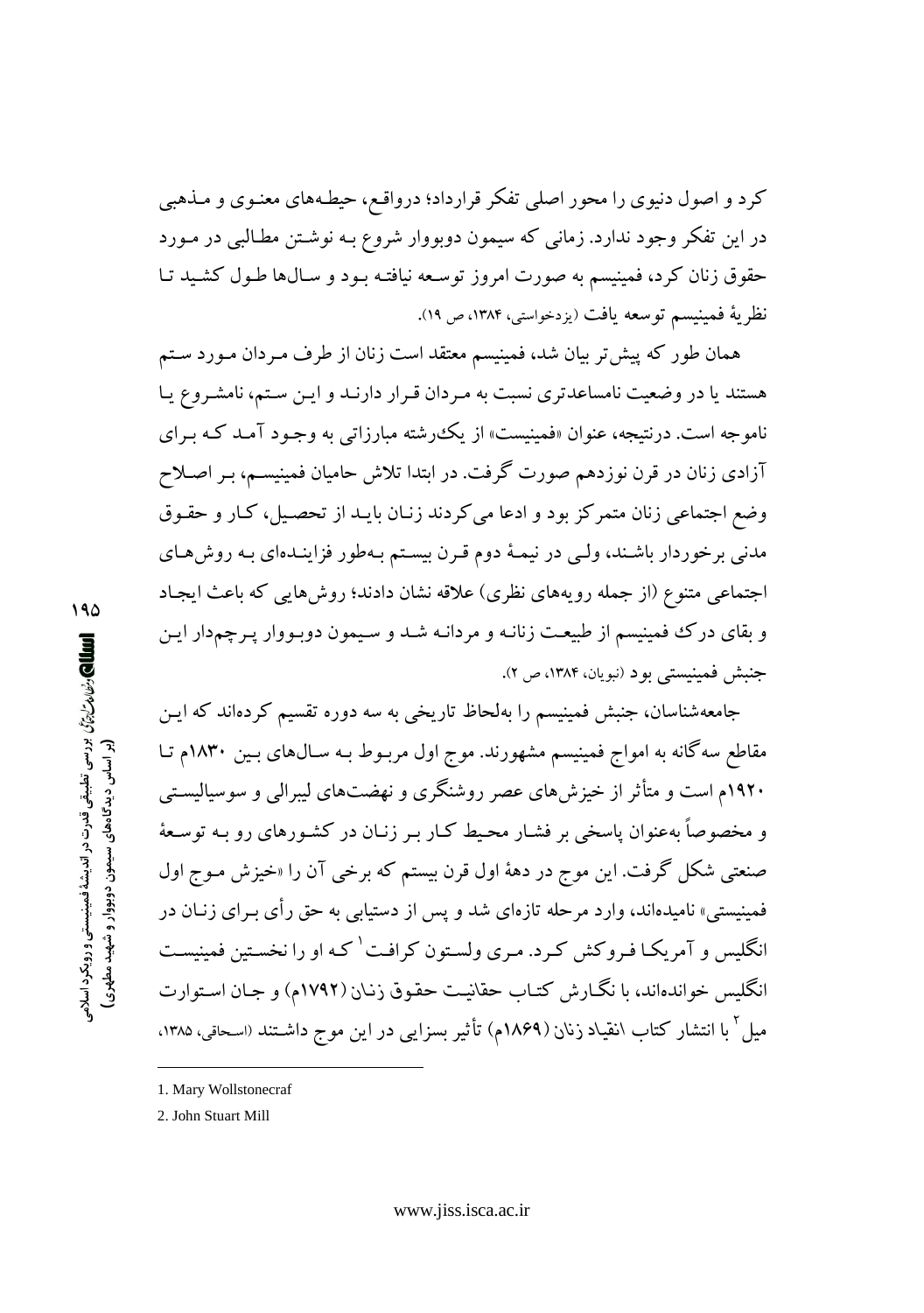ص ۱۹۳). این جنبش از ۱۹۶۰م به رهبری سیمون دوبووار وارد موج دوم خود شد.

مهمترین ویژگی موج دوم، نهادینه کردن ادبیات فمینیستی، تأکید بر نقـد فرهنگـی و ارائهٔ نظریههای فرهنگی جدید است. زمانی که موج دوم فمینیسم، بـهعنوان یـک نظریـه مطرح شد، طرفداران آن سعی داشتند علل فرودستی زنان و وضـعیت آرمـانی را تشـریح نمـوده و راهبردهـايي جهـت رسـيدن بـه وضـعيت مطلـوب ارائـه داده و بـه نظريـههاي جهانشمولی دست پیدا کننـد. شـایان ذکـر اسـت کـه برابـری و تشـابه، گفتمـان غالـب فمینیسم موج دوم است (فریدمن، ۱۳۸۱، ص ۵). این موج پس از بیست سال، جای خود را بـه موج سوم فمینیسم داد که متعادل تر از موج دوم بوده و امـروزه همچنــان رو بـه گســترش است. برخی اندیشههای پستمدرن مانند آرای میشل فوکو و ژاک دریدا در بـرانگیختن مـوج سـوم، ماننـد بسـیاری از حوزههـای دیگـر از جملـه جامعهشناسـی و فلسـفه بسـیار تأثير گذار بو ده است (کچوييان، ١٣٨٢، ص ١٤).

بر اساس طبقهبندی دیگری از شکل گیری امـواج فمینیسـتی، دورههـای مربـوط بـه امواج آن عبارتاند از:

– «از سال ۱۶۳۰م تا ۱۷۸۰م: اعتراضهای جستهوگریختهٔ زنان نسبت به وضعیت خود و حامعهٔ کلان؛

– از سال ۱۷۸۰م تا ۱۷۹۰م: دوران آزادیخواهانهٔ تاریخ زنان غرب؛ – از سال ۱۷۹۰م تا ۱۸۴۰م: کوشش سازمان یافتهٔ زنان بـرای بهبـود وضـع اجتمـاعی، سیاسی و اقتصادی؛ – از سال ۱۸۴۰م تا ۱۹۳۰م: حرکت حرفهای زنان جهت احقاق حقوقشان ماننـد حـق د أي؛ – از سال ۱۹۳۰م تا ۱۹۶۰م: اوج اعتراضات فمینیستی در قالب نظریه یر دازی؛

– از سال ۱۹۶۰م تاکنون: طرح پرسشهای فمینیستی از طرف زنان فعال و دانشمندان و ارائهٔ راه حل ها و پیشنهادها» (پیشگاهیفرد و قدسی، ۱۳۸۹، ص ۵).

یکی از نهادهایی که با تولید انواعی از قدرت سعی در کنترل رفتار افـراد دارد، نهـاد خانواده است؛ اما مکانیسم اعمال قدرت در خانواده همراه با تولید لذت و حمایت گری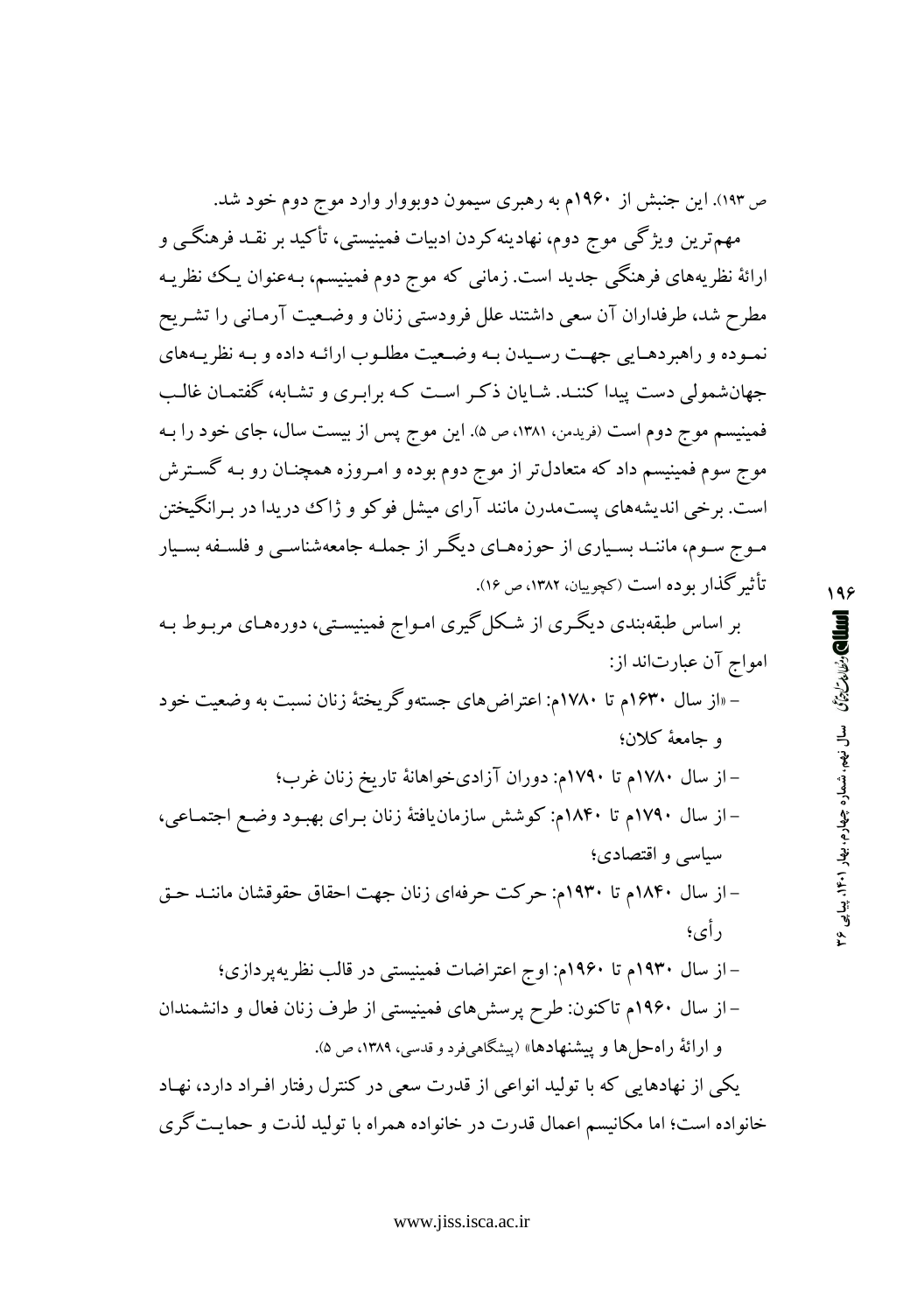است؛ برخلاف نهادي مانند زندان كه با محوريت رنج، قـدرت خـود را اعمـال مي كنـد. در خانواده، خودانگاره و نقش های فرد شکل می گیرد. درواقع، سایر نهادهای هنجارساز تشویق اجتماعی برای مشروعیت پابی می کوشند تا خود را با نهـاد خـانواده هماننـد کننـد (وکیلی، ۱۳۹۸، ص ۴۷۵). فو کو قدرت را امری مطلق نمی داند، بلکه مجموعهای از شبکهها و مجموعههای متداخل میداند که مـاهیتی نـرمافـزاری داشـته و محسـوس و قابل مشـاهده نیست (نوابخش و کریمی، ۱۳۸۸، ص ۶۰). ازاین رو نظر یه پر دازان فر هنگی حوزهٔ زنان و خـانواده بسیار به موضوع قـدرت پرداختهانـد. بـاركر نيـز معتقـد اسـت همچنـان كـه در بازنمـايي فرهنگی، سوژههای جنسی برساخت اجتماعی شدهاند، جریان تفکر اصـلی فمینیسـت از یساساختارگرایی و روانکاوی نشئت گرفته است؛ ممکن نیست مطالعـات فرهنگـی بـا فمينيسم سروكار ييدا نكند. هرچنـد همـهٔ اشـكال فمينيسـم در قلمـرو مطالعـات فرهنگـي نیستند و همهٔ عرصههای مطالعات فرهنگی بـا پرسشـی از جنسـیت سـروکار ندارنـد؛ امـا جريانهايي از انديشهٔ مطالعات فرهنگي هستند که با مقولات جنس، جنسـيت و فمينيسـم ارتباط دارند (باركر، ١٣٩۶، ص ٥٠٠).

### ۲-۲. فمینیسم و قدرت

یکی از انواع فمینیسم با عنوان فمینیسـم لیبـرال، دو نـوع آزادی بـرای هـر فـرد قائـل است: آزادی مثبت و آزادی منفی. در آزادی مثبت، انسان صـاحب امتیـاز می شـود و در آزادي منفي، به نفي هرگونه سلطه مي پردازد كه بايد به شكل منفـي تحقـق يابـد و فـرد ابتدا باید از سلطهٔ حاکم رها شود و از یک موجود تابع به موجود مستقل تبدیل گردد و در مرحله بعدی است که حق تعیین سرنوشت دارد (برلین، ۱۳۶۸، ص ۲۳۷).

از مهمترین نظریات دوبووار، اصرار وی به این نکته است که زنـان در همـهٔ جوانـب زندگی شان تحت سلطه هستند و فقدان نسبی آزادی در مورد آنان، فقط حقوق مدنی پـا سمتهای خاص مادری و همسری نیست، هرچند این عوامل نیـز بـه عـدم آزادی آنهـا کمک می کنـد. آنهـا توسـط «همـهٔ مـدنیت» بـا مجموعـهٔ ارزش گـذاریها و رفتارهـای اجتماعي كه درك ما را از زن و مرد و مذكر و مؤنث بـه وجـود مـي آورد، در جايگــاه

www.jiss.isca.ac.ir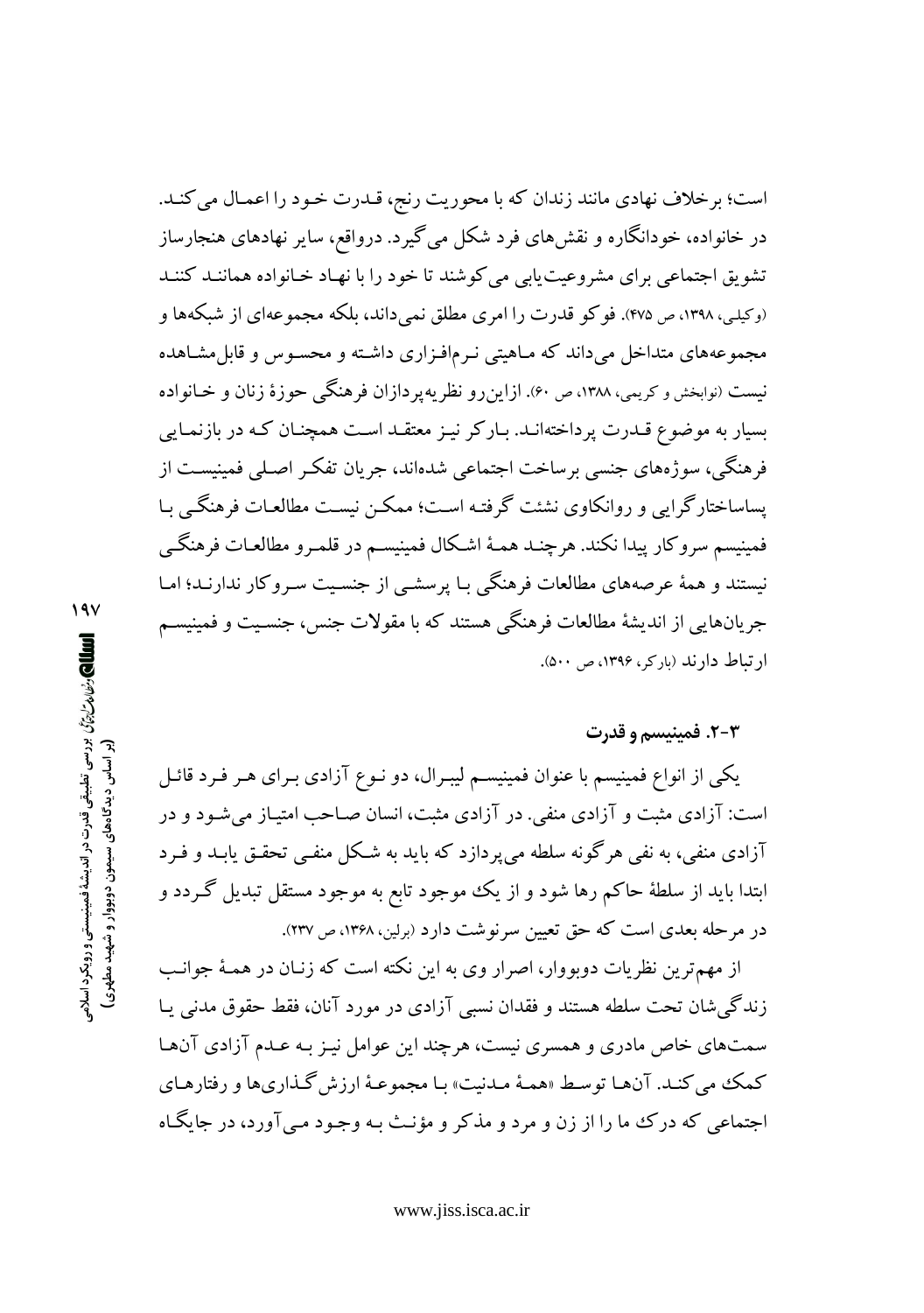یســتتری قــرار می گیرنــد (نبویــان، ۱۳۸۴، ص ۲). دوبــووار در ابــراز نارضـــایتی خــود از تحليل هاي موجود در مورد پايين دست ودن زنان نسبت به مردان مي گويد: «اگر طبقـهاي را در حالت کهتری نگه دارند، آن طبقه همچنان کهتر باقی میماند، اما این آزادی است که می تواند حلقهها را در هم بشکند» (دوبووار، ۱۳۷۹، ص ۶۸۱).

دوبووار در جلد اول کتاب جنس دوم، همهٔ تلاش خود را به کار می گیرد تـا مشـکل اساسی زنان را محصوربودن تحت سلطهٔ مردان تبیین کند. او اسطورههای فرهنگی زنـان در طول تاریخ را موجب ساختن تصویر زنانه و درنتیجه، ستم ابدی مردان بـر آنـان تلقـی مي کند و مي گويد: «هر موجودي در آڼواحد هم حاليت است و هـم تعـالي. وقتـي بـه او هدفی عرضه نشود یـا نمی گذارنـد بـه هـدفی نائـل شـود یـا او را از پیـروزی|ش محـروم مي کنند، تعالي او بهنحو بي ثمري جزو گذشته شده و گرفتار حاليت مي شود؛ يعني همان سرنوشتی که در جامعهٔ پدرسالار برای زن در نظر گرفتهشده است؛ ولـی ایـن یـک میـل طبیعی نیست، همانطور که بردگی هم میل طبیعی برده به شمار نمبی رود» (دوبووار، ۱۳۸۰، ص ۳۹۴). در آخر به سبک اگزیستانسیالیستها، راه خروج از این حصار را رسمیتبخشی به وجود زنان میداند. او در این کتـاب سـعی دارد دیـدگاه خـود نسـبت بـه زنـان را در چندين مدل مشخص كند:

۱. او مفهوم اگز پستانسیالیستی «دیگری» را دربارهٔ مردان به کار می بـرد و موجودیـت مرد را برهمزننـدهٔ فرديـت و آزادي زن ميدانـد. از نظـر دوبـووار آنچـه زن را در قيـد بندگی دائمی نگه میدارد، ازدواج و مـادری اسـت. او نظـام خـانواده را بـهعنوان رکـن مهم حیات اجتماعی و پرورش انسانها رد می کنـد و ازدواج را عامـل رکـود و بـدبختی زنان می داند.

۲. او تفاوت فاحشبي را بين زن و مرد در ابعـاد اجتمـاعي و زيستشـناختي تشـريح می کنـد؛ بـااینوجود زنـان را بـه اعمـال و رفتارهـای مردانـه دعـوت کـرده و معتقـد بـه درونی کر دن آنها است.

۳. دوبووار نفوذ فرهنگ در تفاوتهای جنسی را برجسته کرده و با شناسـایی علــل و پیامدهای مختلف آن در جامعه، تفاوتهای جنسی را متأثر از فرهنگ جامعه می داند.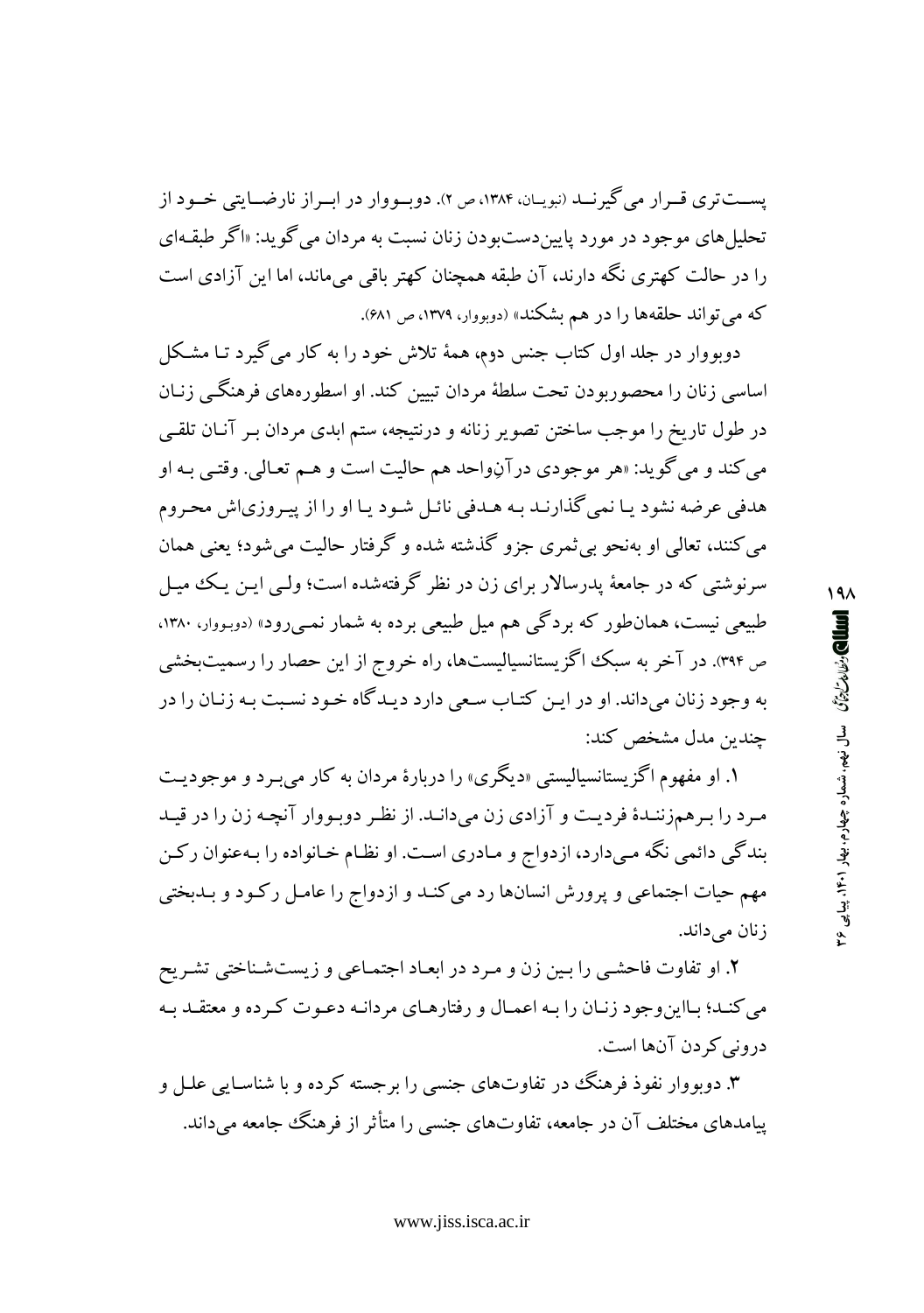۴. او تفاوتهای جنسی را در قالب سـاخت گرایی اجتمـاعی مطـرح کـرده و عقیـده دارد که تمدن، یک ملیت است و موجودی واسطه بین مرد و زن است که با ساختارهای مشخص و معین، یکی را زن و دیگری را مرد می نماید.

۵. دوبووار، در مورد مسئلهٔ ذهنیت می گوید که ذهن، محدودهای فارغ از جنسـیت و الگوی جنسی است و زن مقولهای معین و فردی به حساب می آیـد کـه بـا مـرد متفـاوت است و بهترین راه مقابله با این تفـاوت، بهحداقل رسـاندن ایـن تفاوتهـا در ذهـن اسـت. بنابراین زنان را تشویق می کند که بـه شـیوهٔ مـردان زنـدگی کننـد و بـا شـناخت فرديـت خویش، خود را به یک زندگی آرمانی برسانند.

۶. دوبووار حس فاعلیت در زندگی فکری۔اجتماعی را بـه زنـان عرضـه می کنـد. او راهکارهـاي نظـري را دربـارهٔ جايگـاه زنـان ارائـه مي دهــد و راهحل هـاي موجـود را پیشپاافتاده تلقی می کند. او راهکارهایی نظیر دفاع برای افزایش تعداد زنـان در مجلـس یا حضور در پستهای کلیدی یا قائل شـدن حـق ارث و حـق رأی بـرای آنهـا را بسـیار ضعیف میشمرد و در مقابل، تغییر جنسیت ذهنـی را بهتـرین راه موفقیـت زنـان میدانـد (يز دخواستي، ١٣٨۴، ص ٨).

نتیجه اینکه از دیدگاه نظریات فمینیستهایی مانند سیمون دوبووار، قدرت بـین زن و مرد در جامعه به صورت یکسان و متوازن توزیع نشده است. فمینیستهای برابریطلب، ماننـد فمینیسـتهای لیبـرال و بسـیاری دیگـر از فمینیسـتها، تفـاوت میـان زن و مـرد را ناچيز مي دانند و معتقدند اين تفـاوت انـدک نبايـد در حـوزهٔ عمـومي تأثير گـذار باشـد. آنها خواستار ازمیانبر داشتن همهٔ تفاوتها و عوامل تفاوتساز بـوده و حتـبی معیارهـای اخلاقی دوگانه را نیز نفی می کردنـد؛ بنـابراین، زنـان بایـد کـاملاً بـا مردهـا برابـر باشـند تا قدرت رقابت با آنـان را پيـدا كننـد (آقابابـايي و شـالباف، ١٣٨٢، ص ٢٧). دويـو وار در انتهـاي فصل اول کتاب جنس دوم مي گويد «زن با وجـود توانايي هـاي فـردي مهمـي کـه دارد، ولي با اين وجود بردگي مي کند و پيکـر او واقعيـت تجربـي نـدارد مگـر در مقـامي کـه جامعه آن را بیذیرد» و سؤال مهم او این است کـه چـرا زن، عبـارت از دیگـری اسـت؟ (دوبووار، ۱۳۸۰، ص ۷۹).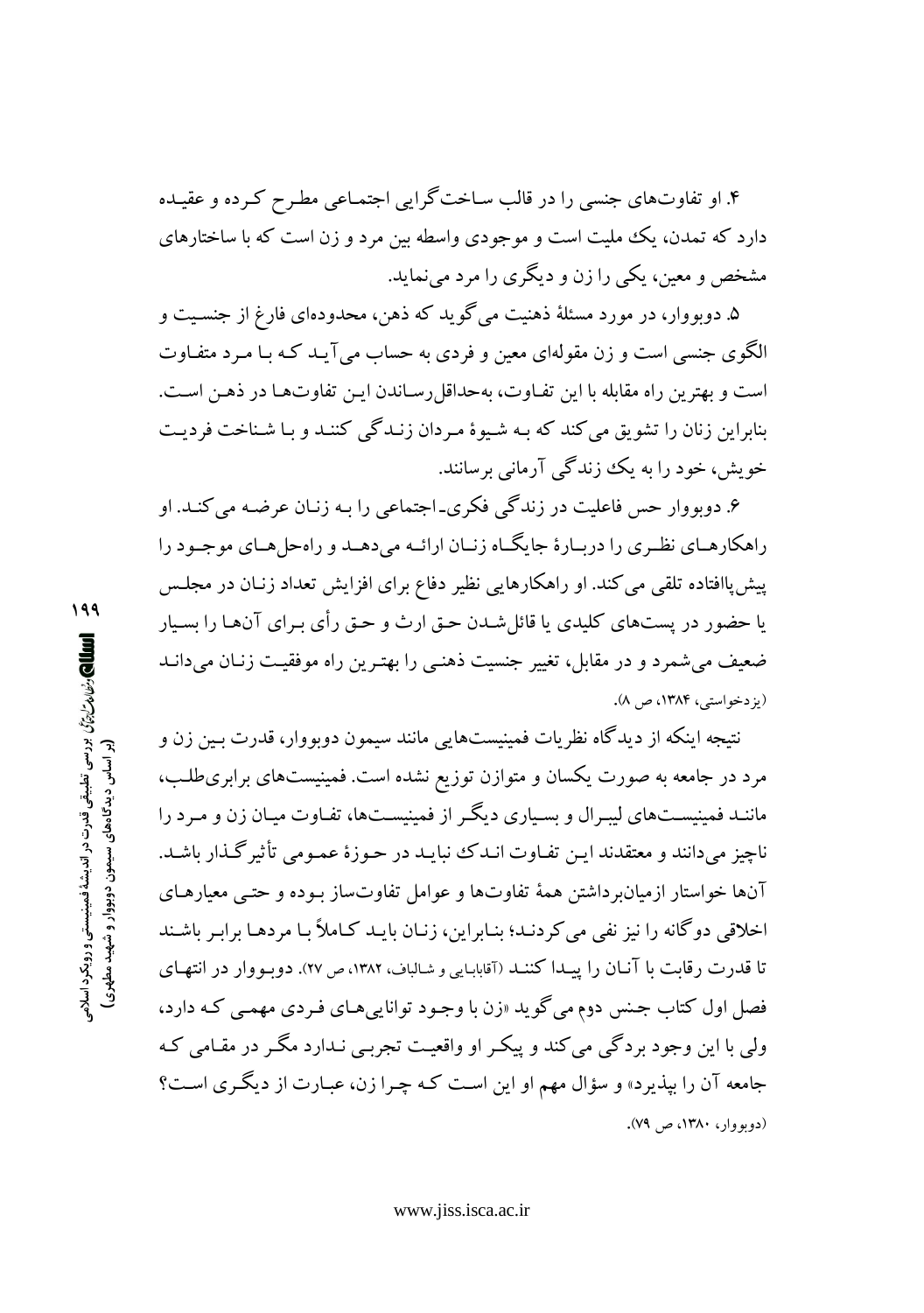### ۳-۳. اندیشهٔ شهید مطهری

قبل از بررسی نظر اسلام در مورد مسئلهٔ قدرت و تفاوتهای آن با نظریـهٔ فمینیسـتی، لازم به ذکر است که این مبحث به موضوع فمینیسم اسلامی مربـوط نمیشـود. فمینیسـم اسلامی مفهومی مبتنی بر برداشتی برابریخواهانه میان زن و مرد از اسلام است. در پی شکل گیری جنبش زنان در غرب و توسعهٔ ارتباطـات و تبـادل فرهنگــی میـان کشـورهای اسـلامي و غـرب، خواسـتهها و مطالبـات طرفـداران ايـن جنـبش هماننـد مدرنيتـه و سرمایهداری وارد کشورهای مسلمان شد (کرمی و محبوبی شریعتپناهی، ۱۳۹۲، ص ۲).

از یک نگاه میتوان همهٔ تلاشهایی که برای مقابلـه بـا ظلـم بـر زنـان انجـام شــده را نهضت زنان ناميد. بنابراين اسلام نمونهاي از نهضت زنان است؛ زيرا دربردارندهٔ برنامههایی است که طبق دستور خداوند برای ازمیانبرداشتن ظلـم بـه زنـان وضـع شـده است. اما در دیدگاه غربی، معمـولاً اسـلام را بهمنزلـهٔ یـک نهضـت زنـان نمیشناسـند و اصطلاح نهضت زنان را برای دستاوردهای فرهنگ غربی که برای تغییـر مقـام و منزلـت زن در جامعه طرح شدهاند، منحصر مي كنـد (لكنهـاوزن، ١٣٨٣، ص ٢). بـه علـت توجـه ويـژهٔ اسلام به مسائل زنان و حمایت و دفاع از آنان، دانشمندان و متفکران مسلمان بسـیاری بـه تشـريح مسـائل زنـان و دفـاع از منزلـت آنـان پرداختهانـد. اسـتاد شـهيد مطهـري نيـز از مشهورترین دانشمندان مسلمانی است که در آثار خویش به بحث دربـارهٔ جایگـاه زنـان پرداختهاند؛ بهعنوان نمونه، كتاب نظام حقوق زن در اسلام بهخوبي نظريهٔ اسلامي دربارهٔ حقوق زن و مرد و تفاوتهای آنان را گردآوری کرده است.

### **۳-۴. اسلام و قدرت**

شهید مطهری در کتاب نظام حقوق زن در اسلام می گوید: زن غربی تا اوایل قرن بیستم از سادهترین و پیش پاافتادهترین حقوق محروم بـود و در اوایل قرن بیستم بود که غربی ها به فکر جبران مافات افتادند. چون غرب به دنبال «تساوي» و «آزادي» بود، همهٔ معجز مها را از معنى اين دو كلمـه خواسـتند؛ غافل از اینکه تساوی و آزادی مربوط است بـه رابطـهٔ بشـرها بـا یکـدبگر از آن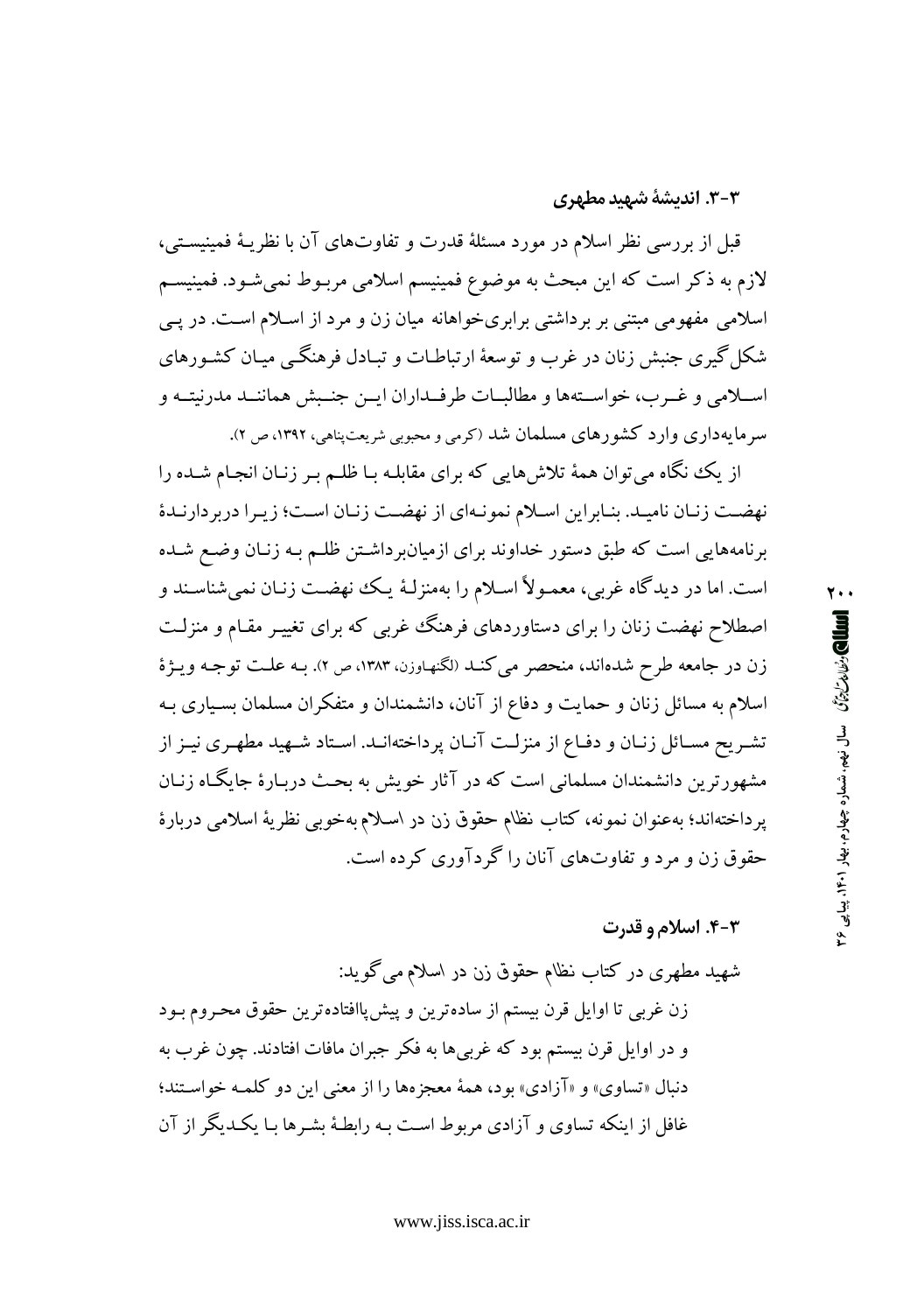جهت که بشرند. زن از آن جهت که انسـان اسـت، ماننـد هـ, انسـان دیگـ, آزاد آفریسده شبده و از حقبوقی مسباوی بهرهمنید است، ولیی انسبانی است بیا چگونگیهای خاص؛ و مرد انسانی است با چگونگی هـای دیگـر . زن و مـرد در انسپانیت «برابرنید» ولی دو گونیه انسپاناند سا دو گونیه خصیلت و دو گونیه روان شناسي. اين اختلاف ناشي از عوامـل جغرافيـايي و يـا تـاريخي و اجتمـاعي نیست؛ بلکه طرح آن در متن آفرینش ریخته شده. طبیعت از ایـن دو گونگم هـا هدفی داشته و هر گونه عملی بر ضد طبیعت و فطرت، عوارض نـامطلوبی بـه بـار میآورد. ما همان طور که آزادی و برابری انسانها ـو از آن جمله زن و مرد ـرا از طبيعت الهـام گرفتـهايم، درس «يـك گـونگي» يـا «دو گـونگي» حقـوق زن و مرد را و همچنین اینکه اجتماع خانوادگی یک اجتماع لااقل نیمهطبیعی است يـا نـه را نيـز بايـد از طبيعـت الهـام بگيـريم. آيـا دوجنسي شـدن حيوانـات بـو از آن جمله انسان\_ يك امر تصادفي و اتفاقي است يـا جـزء طـرح خلقـت اسـت؟ (مطهری، ۱۳۸۱، ص ۳).

شهید مطهری به نکتهٔ بسیار مهمی اشاره دارد که دیدگاه اسـلامی در مـورد قــدرت و تساوی حقوق زن و مرد را به خـوبی بیـان می کنـد. بـه عبـارت دیگـر، اسـلام تسـاوی را می پذیر د نه تشابه را. شهید مطهری اضافه می کند:

برابری حقوق زن و مرد از نظـر ارزشهـای مـادی و معنـوی یـک چیـز اسـت و همانندی و همشکلی و همسانی چیز دیگر. در نهضت فمینیسـم عمـداً یـا سـهواً «تساوي» به جاي «تشابه» به كار رفت و «برابري» با «همانندي» يكي شـمرده شـد، «كيفيت» تحتالشعاع «كميت» قرار گرفت، «انسان»بـودن زن موجـب فراموشـي «زن»بو دن وي گر ديد. حقيقت اين است كـه ايـن بي تـو جـهي را نمي تـوان تنهـا پهحساب یک غفلت فلسفی ناشی از شتابزدگی گذاشت؛ عوامـل دیگـری نیـز در کـار بـود کـه می خواسـت از عنـوان «آزادی» و «تسـاوی» زن اسـتفاده کنـد (مطهری، ۱۳۸۱، ص ۳).

شهید مطهری می گوید «بدون شک زن و مرد، دو شاخه از نـوع انسـاناند؛ در آنچـه

۲۰۱ الله المحارث المالم المراسي المستقى قدرت در انديشة فمينيستى و رويكرد اسلامى المسلم (بر اساس دیدگاههای سیمون دوبووار و شهید مطهری)

www.jiss.isca.ac.ir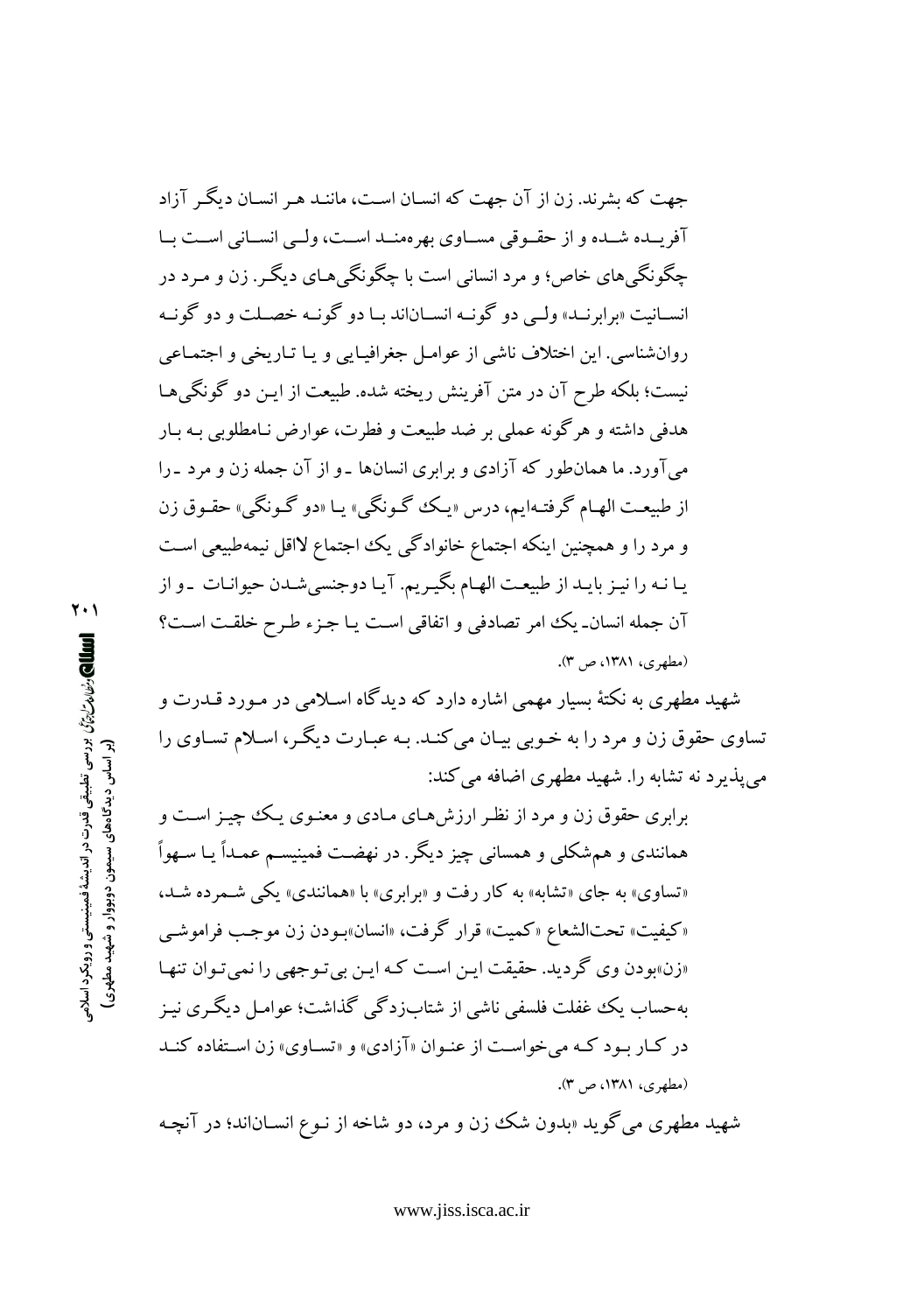ملاک انسانیت است و شرفهای انسانی وابسته بـه آن اسـت، بـا هـم مشـترک هسـتند و درحقیقت، در کمالاتی که انسان را از حیـوان متمـایز می کنـد از قبیـل اسـتعداد عقلـی و علمي، ديني و عبادتي، اخلاقي و عاطفي مانند يكديگرند. حقوق و تكـاليف و مجـازات و اخلاق و تربیت آنها تا حدودی که مربوط بـه جنبـههای مشـترک انسـانی آنهاسـت، باید متشابه و همانند باشد» (مطهری، ۱۳۷۸، ص ۲۷۰).

از نظر اسلام در نظام تجلیات، زن و مرد جلوهٔ اسمای الهی هستند، با این تفـاوت کـه زن مظهریت بیشتری در جمال و مرد مظهریت بیشتری در جلال دارد. عرفان اسلامی، حضرت فاطمه ﷺ را بهعنوان نمونهٔ نقش مادری و همسری مورد توجه قـرار داده اسـت. اگر زن در مدار «زن کامل بودن» و مرد در مـدار «مـرد کامـل بـودن» حرکـت کننـد، «فروتري ها» و «برتريها» بي معنا است؛ همان گونه كه وقتي على ﷺ بهعنوان يك انسـان كامل و مرد كامل و فاطمه ۩ني بهعنوان يك انسان كامل و زنبي كامـل اسـت، نمي تـوان بهراحتي سخن از برتري يکي بر ديگري به دليل مرد يا زن.بودن بـه ميـان آورد. بنـابراين پیش فرض فمینیست در جنس دومبودن زن و توزیع نابرابر قدرت بحث بی اساسبی است (قدسی و صفایی، ۱۳۹۸، ص ۹).

شهيد مطهري در بحث قدرت سياسي معتقد است:

سیاست از آن مسائلی نیست که ثابت شـده باشـد بـین زن و مـرد در ایـن قضـیه تفاوتی نیست و دنیا هم پذیرفته باشد که هیچ فرقبی بـین زن و مـرد از ایـن نظـر نیست؛ چون که عملاً ثابت شده زنان مانند مردان توانایی و اسـتعداد انجـام امـور سیاسی را ندارند؛ خود زنان هم آن شور و اشتیاق به مسائل سیاسی را ندارند. بـر همین اساس، اگر زنان همچون مـردان می توانسـتند و می خواسـتند کـه در امـور سیاسی دخالت کنند، امروزه نیمی از مشاغل سیاسی دنیا در دست زنان بـود. امـا می بینیم در کشورهایی که حضور زنان در امر سیاست منع قـانونی هـم نـدارد، زنان نمی توانند مناصب مهم سیاسی را تصاحب کنند و اگر زنانی هم توانسـتهاند یست سیاسی مهمی را احراز کنند، در سایهٔ شوهرانشان توانستهاند این مناصب را تصاحب كنند (مطهري، ١٣٩١، ص ٥۴).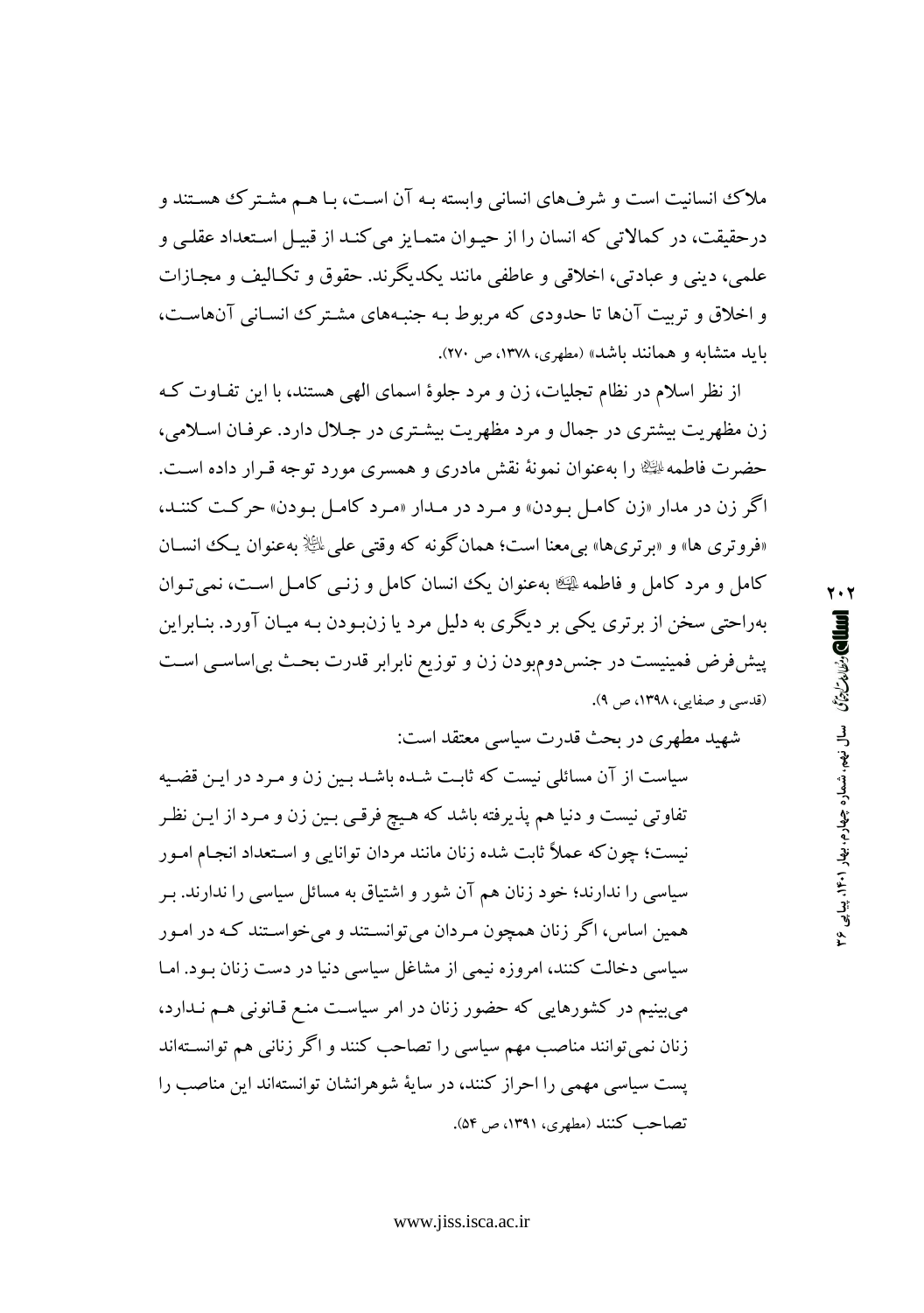بنابراین شهید مطهری قائل به تفاوت بین رفتـار سیاسـی زنـان و مـردان اسـت و بـاور دارد که زنان مخلوقاتی غیر سیاسی هستند و تمایـل بـه داشـتن قـدرت سیاسـی بـالاتری ندارند. قانون خلقت، زن و مرد را به لحـاظ جسـمی و روحـی متفـاوت آفریـده و علـت اصلي اين تفاوت، تحكيم پيوند خانوادگي بوده است؛ چون خانواده اساس اجتماع است و هر گونه سرمایه گذاری بر روی آن، نوعی بیمه کردن سلامت جامعه محسـوب می شـود (مطهري، ١٣٧٨، ص ۴۴). در اسلام، اصالت با احقاق حقوق خـاص مـرد يـا زن نيسـت، بلكـه حقوق انسانی مورد توجه است تا بهوسیلهٔ آن زیباترین رابطهٔ انسانی ترسیم شـود. در ایـن رابطه نه سلطه گر وجود دارد، نه سلطه پذیر؛ نه فرادست و نه فرودست؛ زیـرا هرکســی در جایگاه خویش قرار می گیرد و مطابق آن از حقوق خویش بهرهمنـد میشـود. ایـن تنـوع رابطه که لزوماً تفاوت را در یی دارد، لازمهٔ ضـرورت جامعـه و موجـب حفـظ بقـای آن است (حسني، ١٣٨٣، ص ١١).

نکتهٔ بسیار مهم دیگر اینکه ممکن است در سنتها و فرهنگ های موجود و روابط زن و شوهر در جامعهٔ کنونی اسلام اشکالاتی وجـود داشـته باشـد و حقـوق زنـان ضـایع شود، ولي اين كاستي ها ربطي به حقـوق زن در قـر آن نـدارد و هـر مسـلماني خـود بايـد یاسخگوی رفتار و کـردار خـود باشـد. قـرآن همـانطور کـه مـردان را در نتـایج کـار و تلاششان دارای حق می،داند، زنان را نیز در نتیجهٔ کـار و فعالیتشـان ذیحـق می،شـمرد و برخلاف دنیای غرب، حقوق زنان را به صورت مستقل در نظر گرفته است. اسـلام زنـان را تکریم می کند و از همین رو به آنان استقلال اقتصادی نیـز می دهـد؛ امـا بـه قـول ویـل دورانت، خانهبراندازی نکر ده و زنان را علیه مردان به تمرد و عصـیان وادار نکـرده اسـت (مطهري، ١٣٨١، ص ٢٢٥).

نتىحەگىرى

در رویکردهای گوناگون و در میان نظریه پردازان، دیدگاههای مختلف و متفاوتی نسبت په قدرت وجود دارد.

شهید مطهری بر اساس مبانی اسلامی معتقد است کـه قــدرت، ارزشــی از ارزش هــای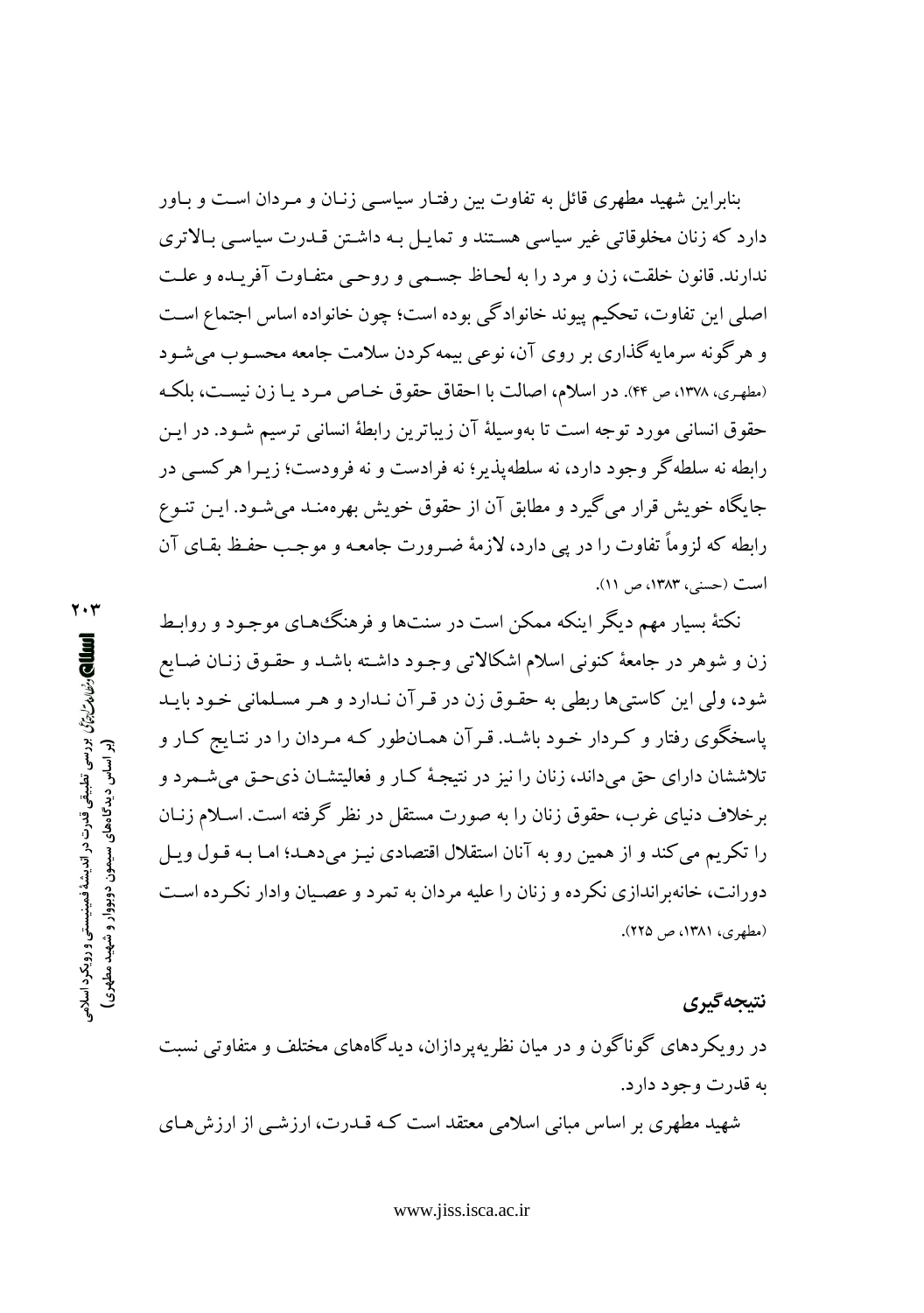انسانی است که در کنار ارزش های دیگر قـرار دارد و همـهٔ ارزش هـا در کنـار یکـدیگر یک انسان کامل را تشکیل می دهند که این یک نگاه معرفت گرایانه به قدرت است. امـا خـوانش فمينيسـتي از قــدرت، از تفكـرات انســان.محورانه ناشــي مي شــود و نتيجــهٔ آن، نظريات سطحي و سـكولار موجـود در نظريـات آنـان و امـواج سـه گانهٔ فمينيسـم اسـت. درنتیجه، معیار حقیقت فقط خود فرد است و معیـار در خـانواده و جامعـه همـان اصـالت فردي است؛ اما نگرش صحيح اسلام به قدرت، باعث ايجـاد سـاختار مناسـب بـين زن و مرد در جامعه و نیز در خانواده میشود.

در فمینیسم، قدرت هدف است و برای آن نوعی مطلوبیت ذاتـی قائـل اسـت؛ امـا در اسلام قدرت تنها وسیلهای برای نیل به هـدف متعـالی اسـت. از دیـد فمینیسـتها، انسـان موفق و کامل کسی است که از قدرت بیشتری برخوردار باشـد و در همـهٔ نزاعهـا پیـروز شود؛ اما اسلام انسان موفق را كسى مىداند كه در دنيا در جهت نيل به تكامل بشرى قدم بر دارد و قدرت برایش اصالت ندارد.

بازخوانی فمینیسم از قـدرت، بهشـدت اومانیسـتی و بـا درنظرگـرفتن اصـالت انسـان است؛ اما بازخوانی اسلام از قدرت معطوف بـه هـدف الهـی از خلقـت انسـان اسـت. در ديدگاه فمينيستي، توسل به وحي و اعتقاد بـه حاكميـت آن در شـئون اجتمـاعي يذيرفتـه نيست. در اين رويكرد، بي توجه به هدفمنـدبودن هسـتي، آنچـه شايسـتهٔ توجـه و بررسـي است، فقط زندگی دنیایی انسان است.

در رويکرد فمينيستې و سکولار، قدرت بهمثابهٔ امري انسانې، اما در رويکرد اسـلامې بهمثابهٔ امری الهی است. تمایز میان امر انسانی و امر الهی در بحث قـدرت در ایـن اسـت که اگر قدرت، امر انسانی تلقی شود و مانند تفکرات فمینیستی با نگـاه سـکولار و مـادی به قدرت نگریسته شود، نتیجهٔ آن این است که هـر انسـانی همـهٔ تـلاش خـود را بـه کـار می گیرد تا سهم بیشتری از قـدرت را از آن خـود نمایـد؛ امـا اگـر قـدرت امـری الهـی در نظر گرفته شود، صاحب قدرت خداوند است؛ اوست که حصهای از آن را به خلایتی واگذار می نماید و به هـر موجـودي متناسـب بـا ظرفيـت و اسـتعداد و جايگـاهـ كـه در اجتماع برایش در نظر گرفته شده، قدرت می بخشد. در رویکرد الهی به قدرت، خداونید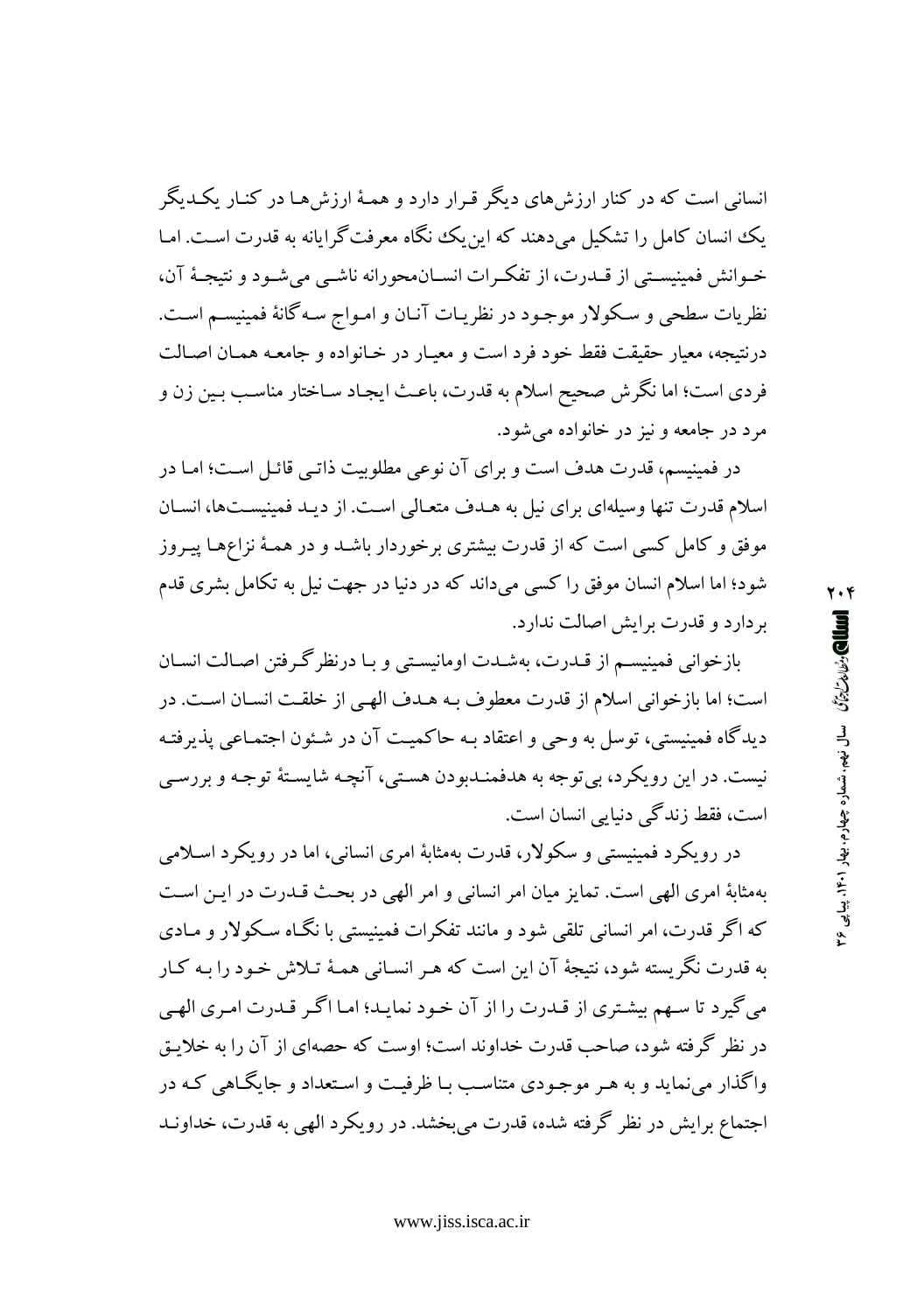بهعنوان خالق جهان در جهت تنظیم امور خلایق سهم مشخصی از قدرت را به آنان عطـا نمو ده است.

دستهبندی انواع تلقی از قدرت، در شکل زیر به نمایش درآمده است:



از همین٫و، رویکرد شهید مطهری به قدرت بهمثابهٔ امری الهی، موجب تنظیم روابـط میان جوامع و افراد و بهویژه روابط میان زن و مرد میشود؛ برخلاف رویکـرد فمینیسـتـی كه آن را امرى انساني دانسته و موجب اختلاف ميـان زن و مـرد و سسـتي بنيـان خـانواده شده است. بنابراین اسلام به دنبال احقاق حقوق خـاص مـرد یـا زن نیسـت، بلکـه حقـوق انسانی که از جانب خداوند به او تفویض شده، مـورد توجـه اسـت تـا روابـط انسـانی بـه زیبایی شکل گیرد. در این صورت نه سلطهگری وجـود دارد، نـه سـلطهپذیری و همـین امر، بقا و سلامت خانواده و درنتیجه جامعه را تأمین می کند.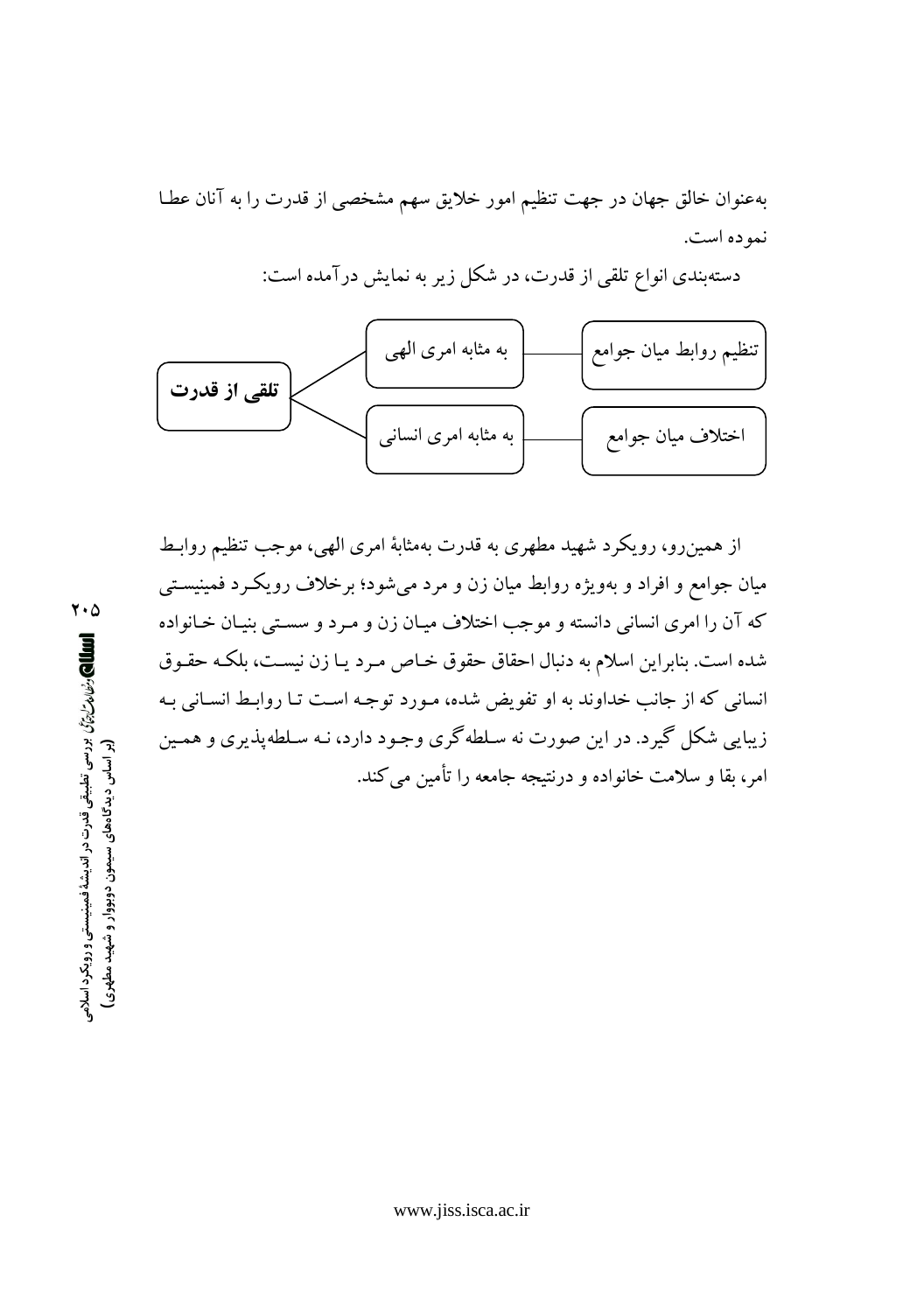### فهرست منابع

- کنفرانس ملي توسعهٔ پايدار در علوم تربيتي و روانشناسـي، مطالعـات اجتمـاعـي و فرهنگـي. تهران، مرکز راهکارهای دستیابی به توسعهٔ یایدار.
- ۴. ىاركر، كريس (۱۳۹۶). مطالعات فرهنگى: نظريه و عملكرد (مترجم: نفيسه حميدى و مهـدى فرجي). تهران: يژوهشكدهٔ مطالعات فرهنگي و اجتماعي.
- ۵. برلین، آیزایا. (۱۳۶۸). چهار مقاله در باب آزادی (مترجم: محمدعلی موحد). تهران: انتشارات خوارزمي.
- ۶. بشیریه، حسین. (۱۳۸۱). جامعهشناسی سیاسی. تهران: نشر نبی. ۷. پیشگاهیفرد، زهرا؛ قدسی، امیر. (۱۳۸۹). نظریههای فرهنگــی فمینیســم و دلالتهـای آن بـر جامعهٔ ایران نشریه زن در فرهنگ و هنر، ((۳)، صص ۱۰۹–۱۳۲.
- ٨ حسني، سيده معصومه. (١٣٨٣). تفاوتهاي جنسيتي از ديـدگاه اسـلام و فمينيسـم. فصـلنامه مطالعات راهبردي زنان، (٢٣).
- ۹. دوبووار، سيمون. (١٣٧٩). جنس دوم (جلد دوم: تجربه عيني) (مترجم: قاسم صنعوي). تهران: نشر توس.
- ۱۰. دوبـووار، سـيمون. (۱۳۸۰). جـنس دوم (جلـد اول: حقـايق و اسـطورهها) (متـرجم: قاسـم صنعوي). تهران: نشر توس.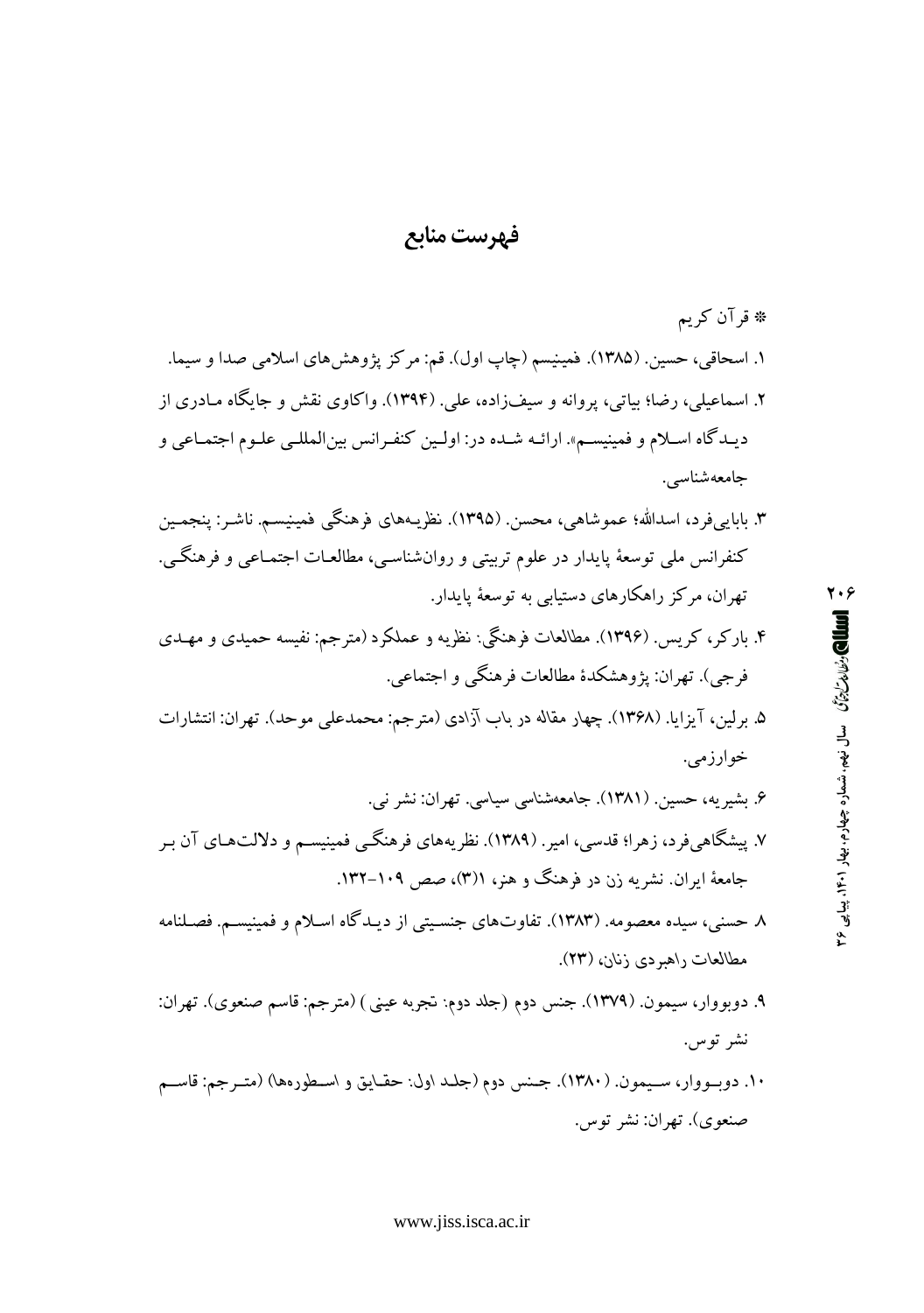- ١١. زيبـايينژاد، محمدرضـا؛ سـبحاني، محمـدتقي. (١٣٩١). درآمـدي بـر نظـام شخصـيت زن در اسلام (بررسی مقایسهای دیـدگاه اسـلام و غـرب). قـم: مرکـز نشـر هـاجر (وابسـته بـه مرکـز مديريت حوزههاي علمية خواهران).
- ۱۲. ساروخانی، باقر. (۱۳۷۷). روشهای تحقیق در علوم اجتماعی (مجلد دوم بینشها و فنـون) (چاپ اول). تهران: انتشارات یژوهشگاه علوم انسانی و مطالعات فرهنگی.
- ۱۳. صادقی شهیر، علی. (۱۳۸۷). روششناسی عرفـان تطبیقـی. نشـریه پژوهشـنامه ادیـان، ۴(۴)، صص ۷۶–۱۰۰.
- ۱۴. صفوت صـفایی، شـیدا؛ قدسـی، سـید فضـل الله. (۱۳۹۸). بررسـی تطبیقـی مـادر و مـادری در اندیشههای سیمون دوبووار و عرفان اسلامی. مجله عرفان اسلامی، ۱۶(۶۲)، صص ۲۴۰–۲۶۳.
- ۱۵. غفاري، غلامرضا. (۱۳۸۸). منطق يژوهش تطبيقـي. نشـريه مطالعـات اجتمـاعي ايـران ۵/۳)، صص ۷۶–۹۲.
	- ۱۶. فريدمن، جين. (۱۳۸۱). فمينيسم (مترجم: فيروزه مهاجر). تهران: آشيان.
		- ١٧. قاسمي، فرهاد. (١٣٩١). اصول روابط بينالملل. تهران: نشر ميزان.
- ۱۸. کچوییان، حسن. (۱۳۸۲). فوکو و دیرینهشناسی دانش، روایت تاریخ علوم انسانی از نوزایبی تـا مابعدالنجدد. تهران: مؤسسهٔ انتشارات و چاپ دانشگاه تهران.
- ۱۹. کرمی، محمدتقی؛ محبوبی شریعتپناهی، نسیمالسادات. (۱۳۹۲) .فمینیسم اسلامی، مفـاهیم و امکانها. فصلنامه مطالعات راهبردی زنان، ۱۵(۵۹)، صص ۲۲۶–۲۶۳ .
- ۲۰. کینگــدام، ای. اف.؛ تونـگ، رزمــاری و جیمــز ســوزان. (۱۳۸۲). فمینیســم و دانشهـای فمینیستی، ترجمه و نقد تعدادی از مقالات دائرةالمعـارف فلسـفی روتلـیج (مترجمـان: عبـاس يزداني بهروز جندقي؛ ويراستاران: اسماعيل آقابابايي و عليرضا شالباف). قم: دفتر مطالعـات و تحقیقات زنان ـ مرکز مدیریت حوزههای علمیهٔ خواهران.
- ۲۱. لگنهاوزن، محمد. (۱۳۸۳). اسلام در رویارویی با فمینیسم (مترجم: نرگس جواندل). مجلـه بانوان شبعه، (۲)، صص ۱۹–۵۸.

۲۲. مطهری، مرتضی. (۱۳۷۸). یادداشتهای استاد مطهری. تهران: انتشارات صدرا.

www.jiss.isca.ac.ir

الله الكارش المتابيّن بررسي تطبيقي قدرت در انديشة فمينيستي و رويكرد اسلامي المسلم (بر اساس دیدگاههای سیمون دوبووار و شهید مطهری)

7.V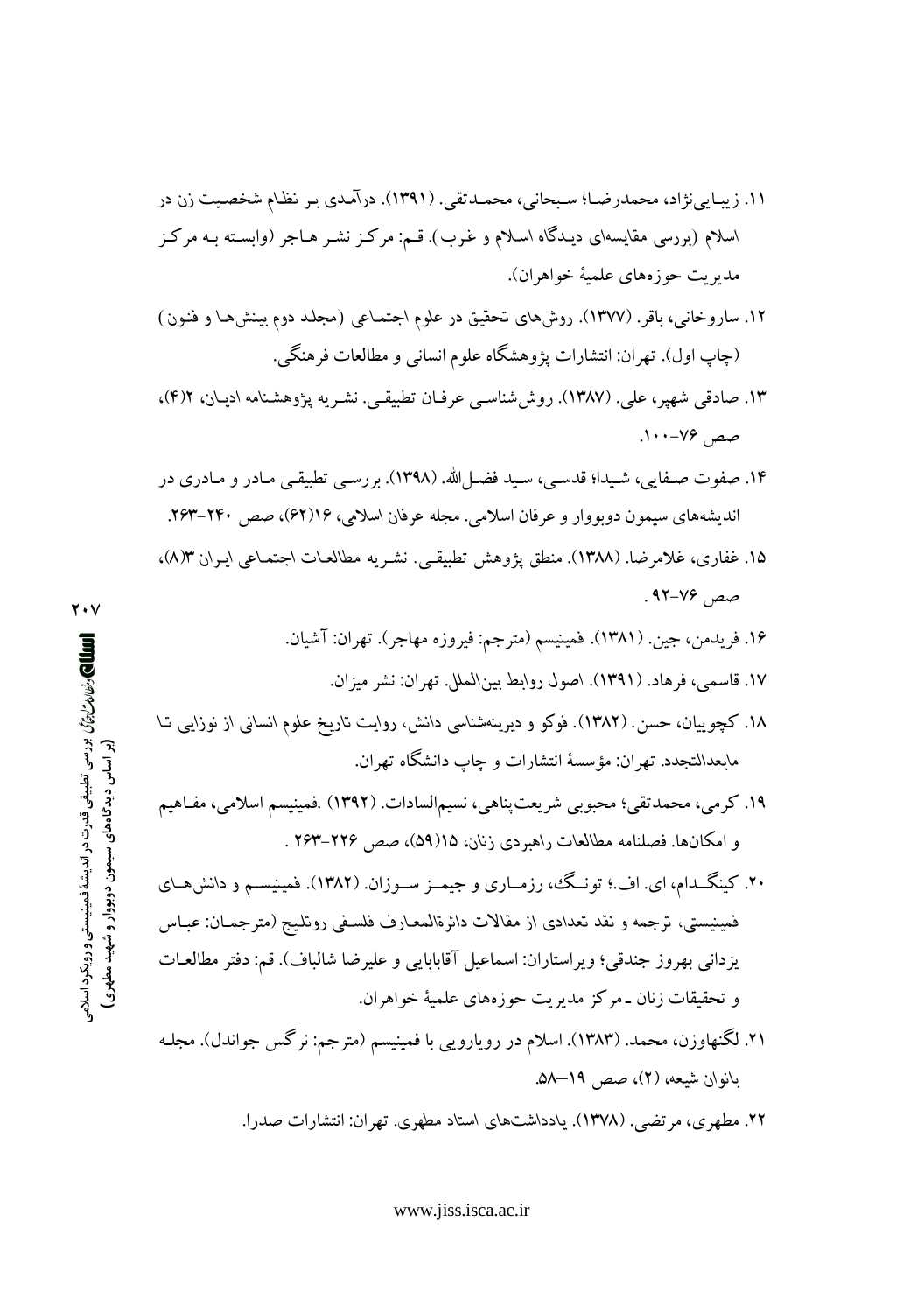Kqn UKqL~X±K ¯Kr¸W *ƻʮƊŤ Ƅƀ ƿƆ ƯLjƲź ƻťƟǁ*  ÈWr ,×r¸  .Kqn UKqL~X±K ¯Kr¸W *ͳƊťɕƊ LJ ɓɔťƗƱ ƸŢťƋƽ LJ ƿƆ*  ÈWr ,×r¸  ¶L²ª/ ÈX/z¾²¾® ×L/·|±Km ³ ¬/z¾²¾® ML/X¡ È/r  m´/®h n¾/y ,¯L/½´P±   ,*ƿťǁƆ ɒƀƅũDžŤƄ Ŭťƣƹťƛƽ* ´¡´ ¨~¾ UL½r± qm Uqn «´¸ ׳L¡K³  ³qL ,È®½r¡ -mKmr¸ ,|lOK´±   , ,*ͳƊťɕƊ Ŭťƣƹťƛƽ* ¶½r~± °½r?q´} r~± ¯Kr¸W *ŬƄƁƱ DŽɔƅƟǁ*  °½³r} ,Ȫ¾¡³  *ɒƀƅƨũDžŤƄ Ŭťƨƣƹťƛƽ* ¶L²ª qK³´O³m ¯´®¾y qL¢K rO ×q³r  V`¸O ,ÈXyK´kmt½  *ǘŐƿťǁƆ*

29. Gamble, Sarah .(2006). [1998] "Introduction", In Gamble, Sarah, *The Routledge Companion to Feminism and Postfeminism*. London and New York: Routledge.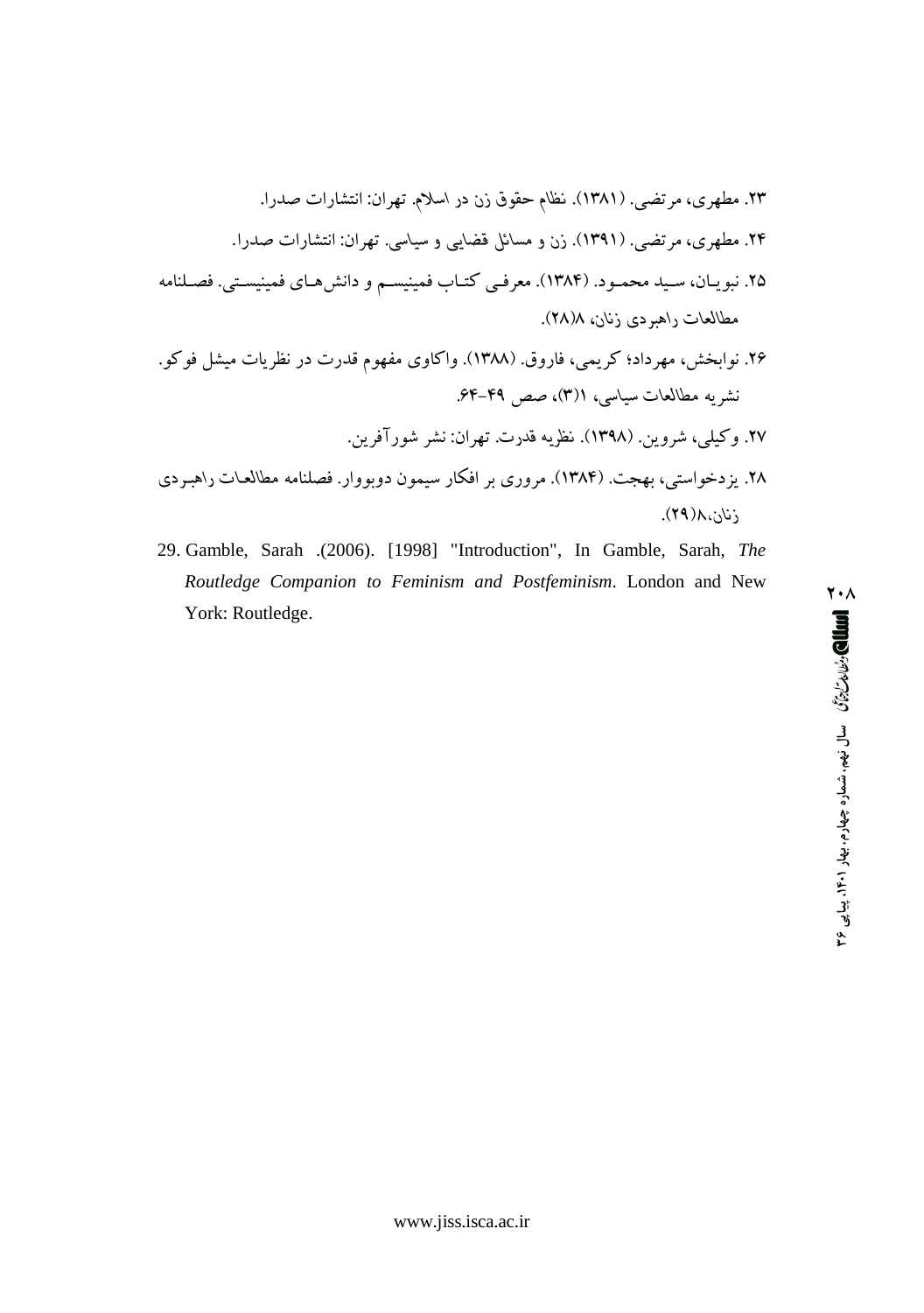- 
- Educational Sciences and Psychology, Social and Cultural Studies. Tehran, the center of strategies for achieving sustainable development. [In Persian]
- 2. Barker, C. (1396 AP). *Cultural Studies: Theory and Practice*. (Hamidi, N., & Faraji, M. Trans.). Tehran: Research Institute for Cultural and Social Studies. [In Persian]
- 3. Bashirieh, H. (1381 AP). *Political Sociology*. Tehran: Ney Publications. [In Persian]
- 4. Berlin, I. (1368 AP). *Four articles on freedom*. (Movahed, M. A, Trans.). Tehran: Kharazmi Publications. [In Persian]
- 5. De Beauvoir, S. (1380 AP). *The second Material*. (Vol. I: Facts and Myths). (Son'avi, Q. Trans.). Tehran: Toos Publications. [In Persian]
- 6. De Beauvoir, S. (1379 AP). *The second material.* (Vol. 2: Objective experience). (Son'avi, Q. Trans.). Tehran: Toos Publications. [In Persian]
- 7. Eshaqi, H. (1385 AP). *Feminism*. (1<sup>st</sup> ed.). Qom: Islamic Research Center of Radio and Television. [In Persian]
- **}**<br>c} *a* p<br>B<br>S<br>*S* **References** \* The Holy Qur'an.<br>
1. Babaei-Fard, A., & Amoushahi, M. (1395 AP). *Cultural theories of feminism.*<br> *Publisher*: Fifth National Conference on Sustainable Development in<br> *Publisher*: Fifth National Conference 8. Esmaeili, R., & Bayati, P., & Seifzadeh, A. (1394 AP). *An analysis of the role and position of motherhood from the perspective of Islam and feminism*. Presented at: The 1<sup>st</sup> International Conference on Social Sciences and Sociology. [In Persian]
	- 9. Friedman, J. (1381 AP). *Feminism*. (Mohajer, F. Trans.). Tehran: Ashian. [In Persian]
	- 10. Gamble, S. (2006). [1998] "*Introduction", In Gamble, Sarah, The Routledge Companion to Feminism and Postfeminism*. London and New York: Routledge.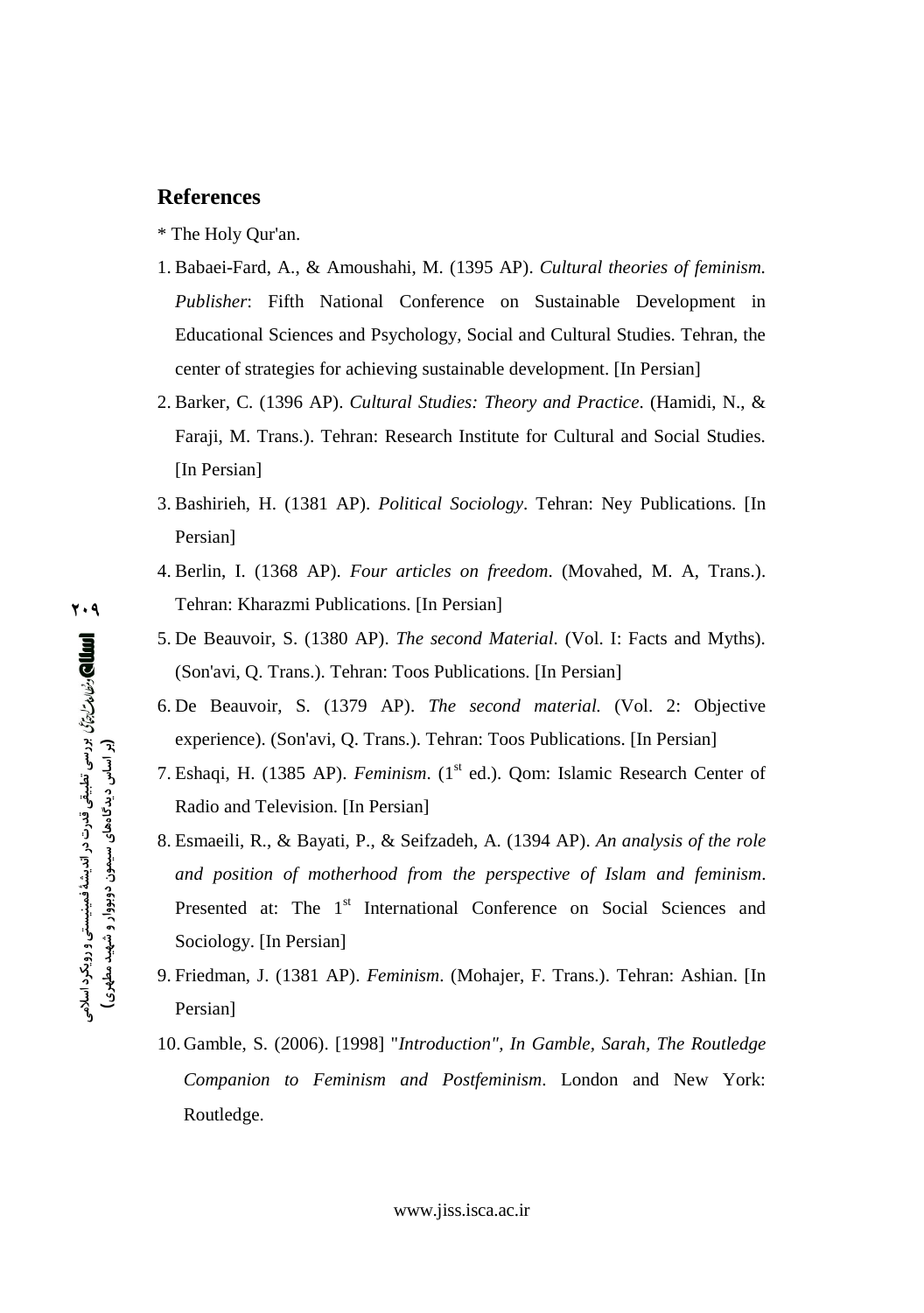- 11. Ghaffari, Q. R. (1388 AP). The logic of comparative research. Iranian Journal of Social Studies  $3(8)$ , pp. 76-92. [In Persian]
- 12. Ghasemi, F. (1391 AP). Principles of International Relations. Tehran: Mizan Publications. [In Persian]
- 13. Hassani, S. M. (1383 AP). Gender differences from the perspective of Islam and feminism. Journal of Women's Strategic Studies, (23). [In Persian]
- 14. Kachuian, H. (1382 AP). Foucault and the paleontology of knowledge, the narrative of the history of the humanities from the Renaissance to the *postmodern period.* Tehran: Publishing and Printing Institute of the University of Tehran. [In Persian]
- 15. Karami, M. T., & Mahboubi Shariatpanahi, N. (1392 AP). Islamic feminism, concepts and possibilities. Journal of Women's Strategic Studies, 15(59), pp. 226-263. [In Persian]
- 16. Kingdam, E. F., & Tung, R., & Jame, S. (1382 AP). Feminism and Feminist Sciences, translation and critique of a number of Routledge philosophical encyclopedia articles. (Yazdani, A., & Jandaghi, B, Trans.). (Aghababaei, E., & Shalbaf, A. R. Ed.). Qom: Office of Women's Studies and Research, Center for Management of Sisters' Islamic Seminaries. [In Persian]
- 17. Lahnhausen, M. (1383 AP). Islam in the Face of Feminism. (Javandel, N. Trans.). Shiite Women Magazine, (2), pp. 19–58. [In Persian]
- 18. Lawyer, S. (1398 AP). Theory of power. Tehran: Shoorafarin Publications. [In Persian]
- 19. Motahari, M. (1378 AP). Professor Motahhari's notes. Tehran: Sadra Publications. [In Persian]
- 20. Motahari, M. (1381 AP). The system of women's rights in Islam. Tehran: Sadra Publications. [In Persian]
- 21. Motahari, M. (1391 AP). Women and judicial and political issues. Tehran: Sadra Publications. [In Persian]